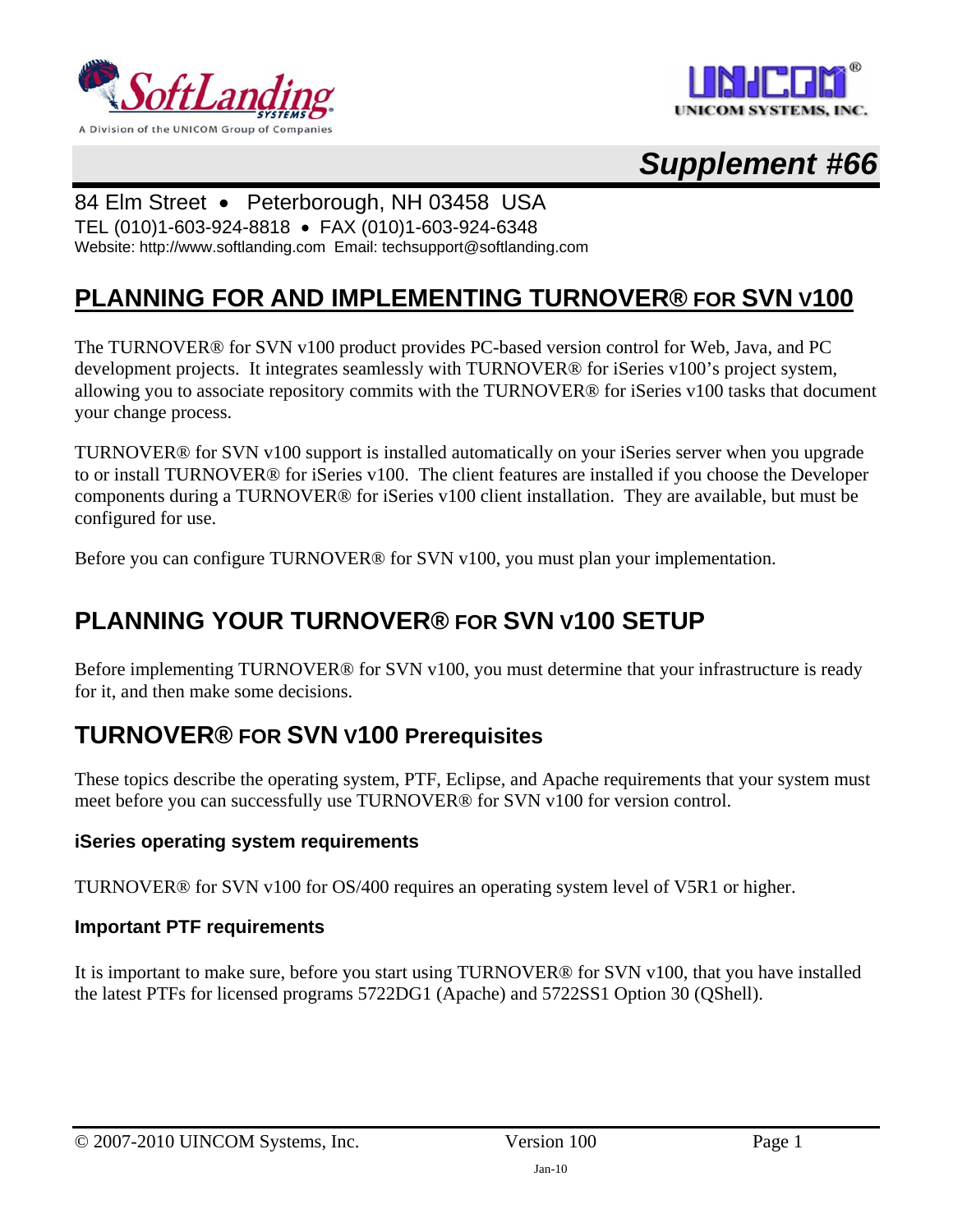## **Eclipse plug-in requirements**

If you plan to use the TURNOVER® for SVN v100 software within an Eclipse-based IDE, you must install the IDE before installing TURNOVER® for SVN v100.

To experience the full feature and function of TURNOVER® for SVN v100, you will require an Eclipse 3.x-based IDE such as IBM's Rational Software Development Platform 6.0 and WebSphere Development Studio Client (WDSC) 6.0.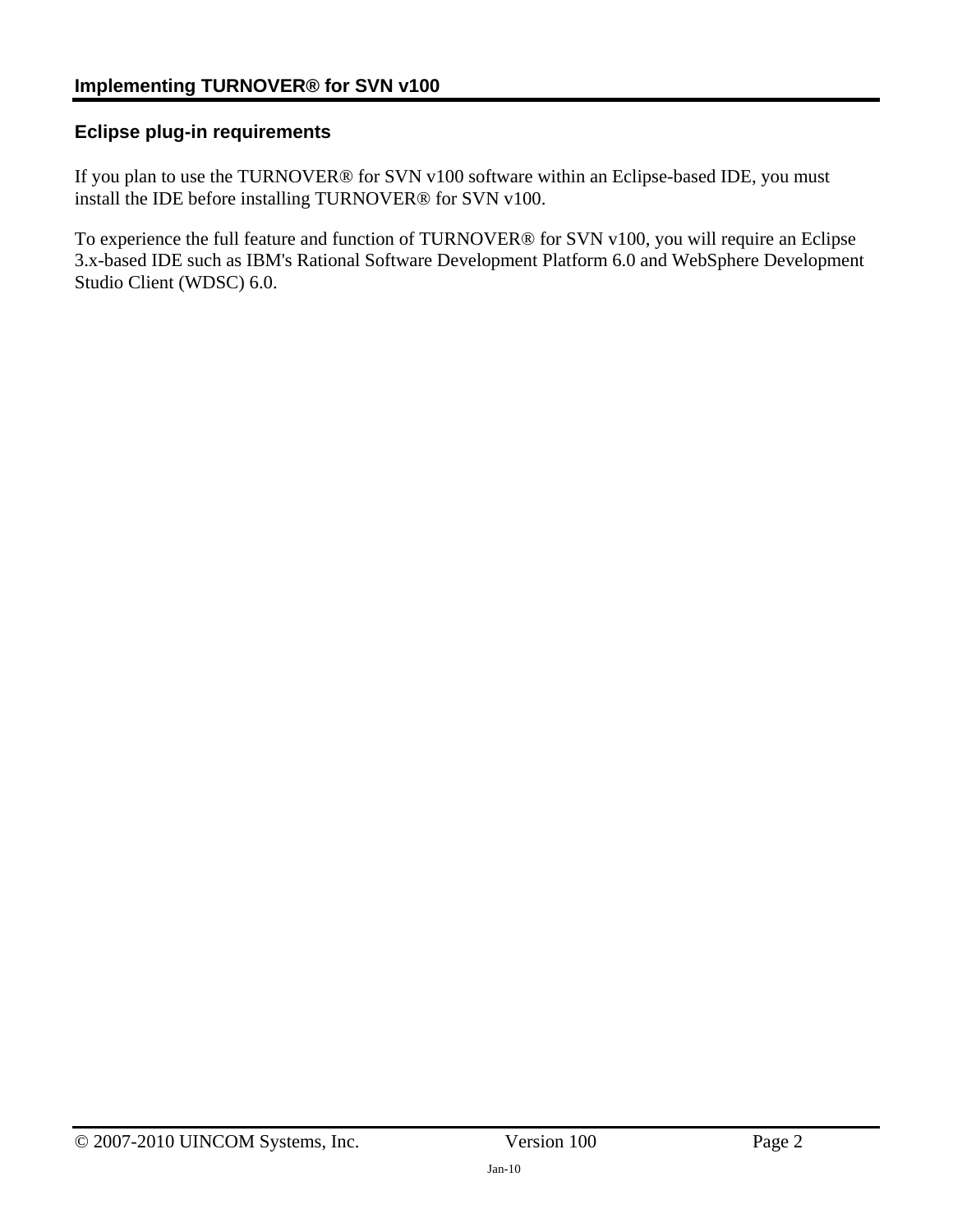# **Choosing a service option**

TURNOVER® for SVN v100 can use either of two possible repository server options.

One choice is to use **SVNSERVE** – a small, standalone server program that speaks a custom protocol with clients. This is the simplest configuration option.

The other choice is to use Apache, a popular web server. By using the **mod\_dav\_svn** module, Apache can access a repository and make it available to clients via the WebDAV/DeltaV protocol, which is an extension of HTTP. This is a more advanced configuration option.

Because the purpose of this guide is to get you up and running as quickly as possible, the primary instructions take you directly through the SVNSERVE choice. Instructions for setting up the more advanced Apache server configuration are included for customers desiring to use it. Read *[Advanced](#page-10-0)  [Configuration: The Apache Option](#page-10-0)* on page [11](#page-10-0) for more information about this service option.

#### **Notes**

UNICOM Systems, Inc. endorses neither server option over the other. Each server has its advantages and disadvantages (see **[Table 1](#page-3-0)**). In fact, you can run the different servers in parallel, each accessing your repositories in its own way, and each without hindering the other. Which option you choose depends mostly on what infrastructure is already in place at your company, and how quickly you want to get up and running.

If you start out using the SVNSERVE method, you can always set up and switch to the Apache server method later if you want and, as already noted, you can run both without stepping on any toes.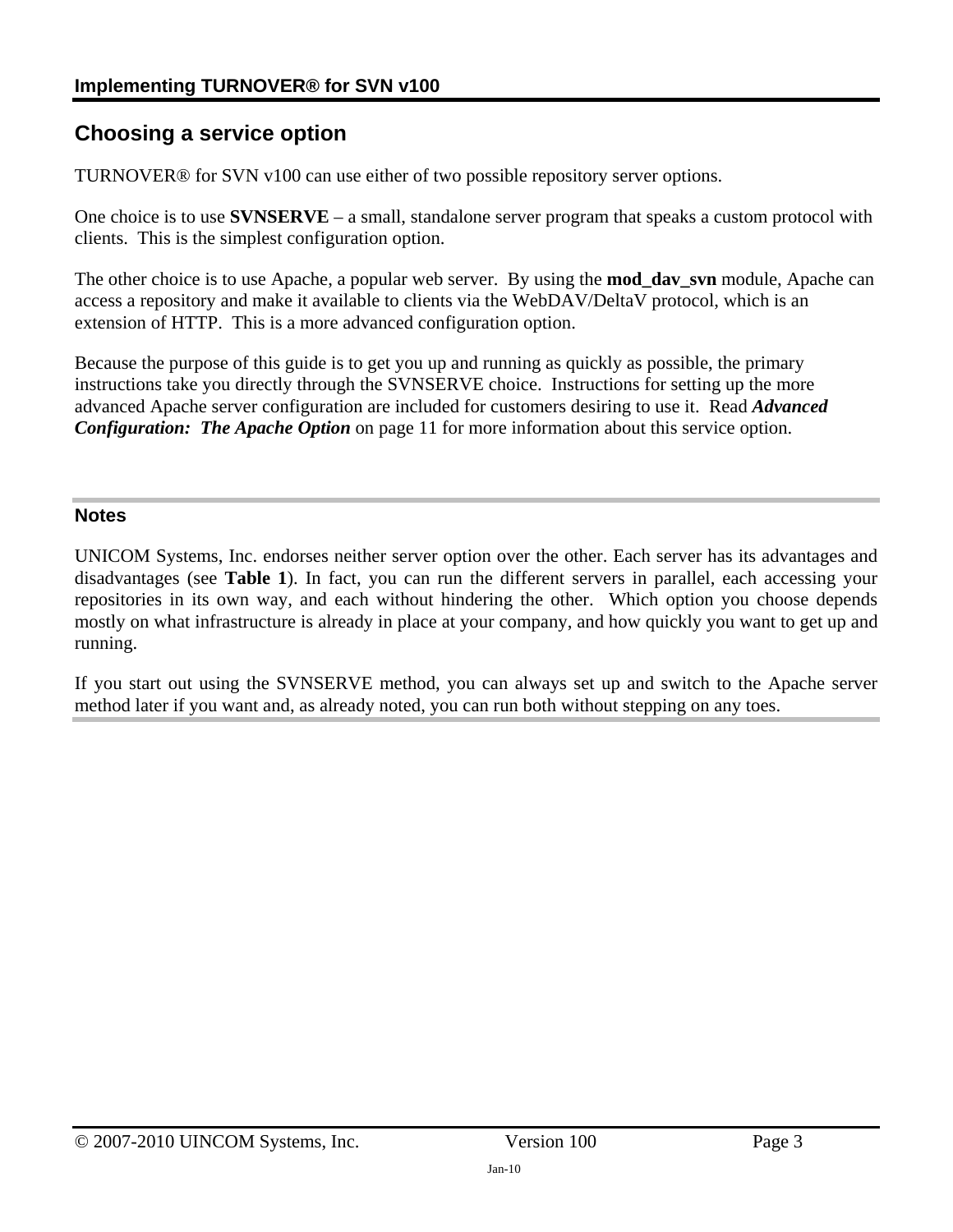Following is a brief overview and comparison of the two available TURNOVER® for SVN v100 servers. It is up to you to choose whatever server configuration works best for you and your users.

| <b>Feature</b>                   | Apache with mod_dav_svn service method                                                                               | <b>SVNSERVE service method</b>                                                             |
|----------------------------------|----------------------------------------------------------------------------------------------------------------------|--------------------------------------------------------------------------------------------|
| <b>Authentication</b><br>options | HTTP(S) basic auth, X.509 certificates, LDAP,<br>OS/400 profiles or any other mechanism<br>available to Apache httpd | CRAM-MD5                                                                                   |
| User account<br>options          | Private 'users' file                                                                                                 | Private 'users' file                                                                       |
| Authorization<br>options         | Blanket read/write access, or per-directory<br>access control                                                        | Blanket read/write access, or per-<br>directory write access control using hook<br>scripts |
| <b>Encryption</b>                | Via optional SSL                                                                                                     | Not available                                                                              |
| Interoperability                 | Partially usable by other WebDAV clients                                                                             | Not interoperable                                                                          |
| <b>Web viewing</b>               | Limited built-in support                                                                                             | Not available                                                                              |
| <b>Speed</b>                     | Somewhat slower                                                                                                      | Somewhat faster                                                                            |
| <b>Initial setup</b>             | Somewhat complex                                                                                                     | Fairly simple                                                                              |

#### <span id="page-3-0"></span>**Table 1: Service Method Comparison**

Everything you need to configure either server method is installed as part of the base TURNOVER® for iSeries v100 installation. (For information about how to install or upgrade your machine to TURNOVER® for iSeries v100, please refer to the Getting Started with TURNOVER® for iSeries v100 for the iSeries guide.)

To use TURNOVER® for SVN v100, you will need to configure a server method, a repository, and repository access. The following instruction sets walk you through both methods of setting up a TURNOVER® for SVN v100 server and repository on your iSeries.

## **Before Continuing…**

The instructions in this document assume that TURNOVER® for iSeries v100's Administration client component is installed on the PC, and that a TURNOVER® for iSeries v100 connection has been created. (See the *Getting Started with the TURNOVER® for iSeries v100 Client Software* guide for instructions about installing TURNOVER® for iSeries v100 client components and creating a TURNOVER® for iSeries v100 connection.)

Start the TURNOVER® for iSeries v100 client software now.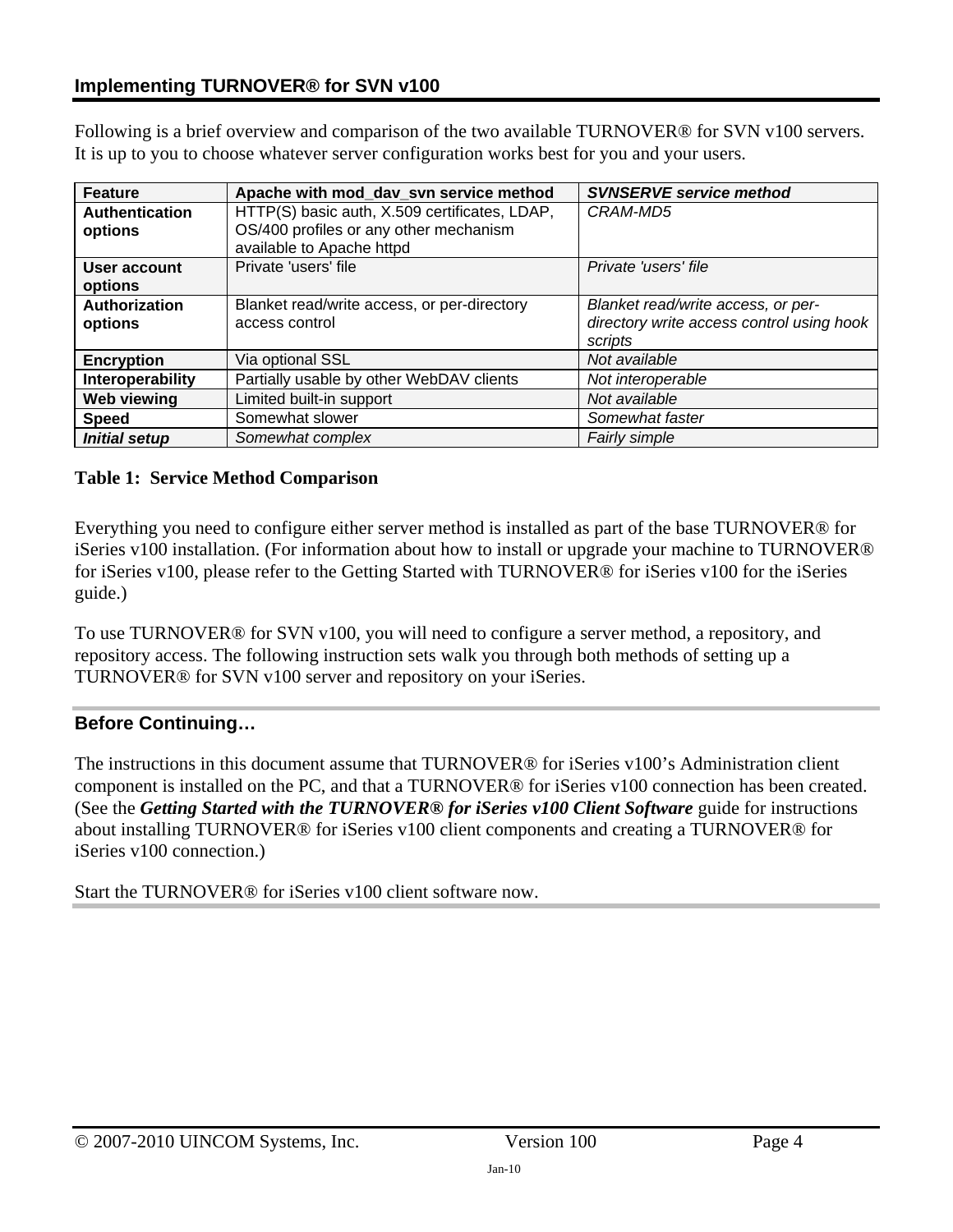# **FASTPATH CONFIGURATION: THE SVNSERVE OPTION**

If you plan to use the Apache server method, go to *[Advanced Configuration: The Apache Option](#page-10-0)* on page [11](#page-10-0).

#### **SVNSERVE Step Summary:**

- 1) Run the TURNOVER® for SVN v100 Configuration Wizard.
- 2) Stop and restart TSERVER subsystem to start server instance and autostart jobs.
- 3) Create a realm for access control.
- 4) Change the host name in the URL stored in TURNOVER® for SVN v100 default values.
- 5) Create a repository. (Application Defaults authority required for this.)
- 6) Subscribe users to your repository (optional).

# <span id="page-4-1"></span>**Step 1: Run the TURNOVER® for SVN v100 Configuration Wizard**

TURNOVER® for iSeries v100's Administration component includes a wizard you can run to help you set up TURNOVER® for SVN v100.

- A. Launch the wizard: in the TURNOVER® for iSeries v100 Explorer view of your IDE or TURNOVER® for iSeries v100 client, expand the Administration node. Right click TURNOVER® for SVN v100 and choose **TURNOVER® for SVN v100 Configuration Wizard**.  $\overline{G}$
- B. On the **Required SVN Configuration** page, set the mandatory configuration options for TURNOVER® for SVN v100. Each field is described below.

## <span id="page-4-0"></span>*SVN IFS Root*

Specify the directory on the iSeries IFS where all of your repositories will be created and accessed. This directory is relative to the IFS root folder on your iSeries. If the folder specified does not exist, the wizard creates it automatically.

| TurnOverSVN Configuration Wizard  |                                                                                                              | × |
|-----------------------------------|--------------------------------------------------------------------------------------------------------------|---|
| <b>Required SVN Configuration</b> | Specify the location in the IFS to store your SVN repositories, as well as the owner, group and permissions. |   |
| SVN IFS root:                     | /TurnOverSVN                                                                                                 |   |
| SVN repository owner:             | <b>SVNOWNER</b>                                                                                              |   |
| SVN repository group:             | <b>SVNGROUP</b>                                                                                              |   |
| *PUBLIC repository authority:     | *NONE Y                                                                                                      |   |
|                                   | Change profile QTMHHTTP (Apache) to be member of SVN group                                                   |   |
|                                   |                                                                                                              |   |
|                                   |                                                                                                              |   |
|                                   |                                                                                                              |   |

 $<$  Back

 $\mathbf{u}$   $\mathbf{w}$  Utilities

TurnOverSV<sup>ML</sup>

**E** Reposite

**Component Realms** 

**P.** Defaults *<b>Th* Applications

## *SVN Repository Owner*

This is the iSeries user profile you want to assign as the owner for top level repository folders created using the TURNOVER® for iSeries v100 client Administration features. If the user profile you specify does not exist, the wizard creates it automatically.

## *SVN Repository Group*

To ensure that the SVN server jobs have access to your repositories, they need to run under a user

Next > Finish | Cancel

TurnOver Console

TurnOverSVN Configuration Wizard

Set up SVNSERVE Autostart Job

Set up TSVND Autostart Job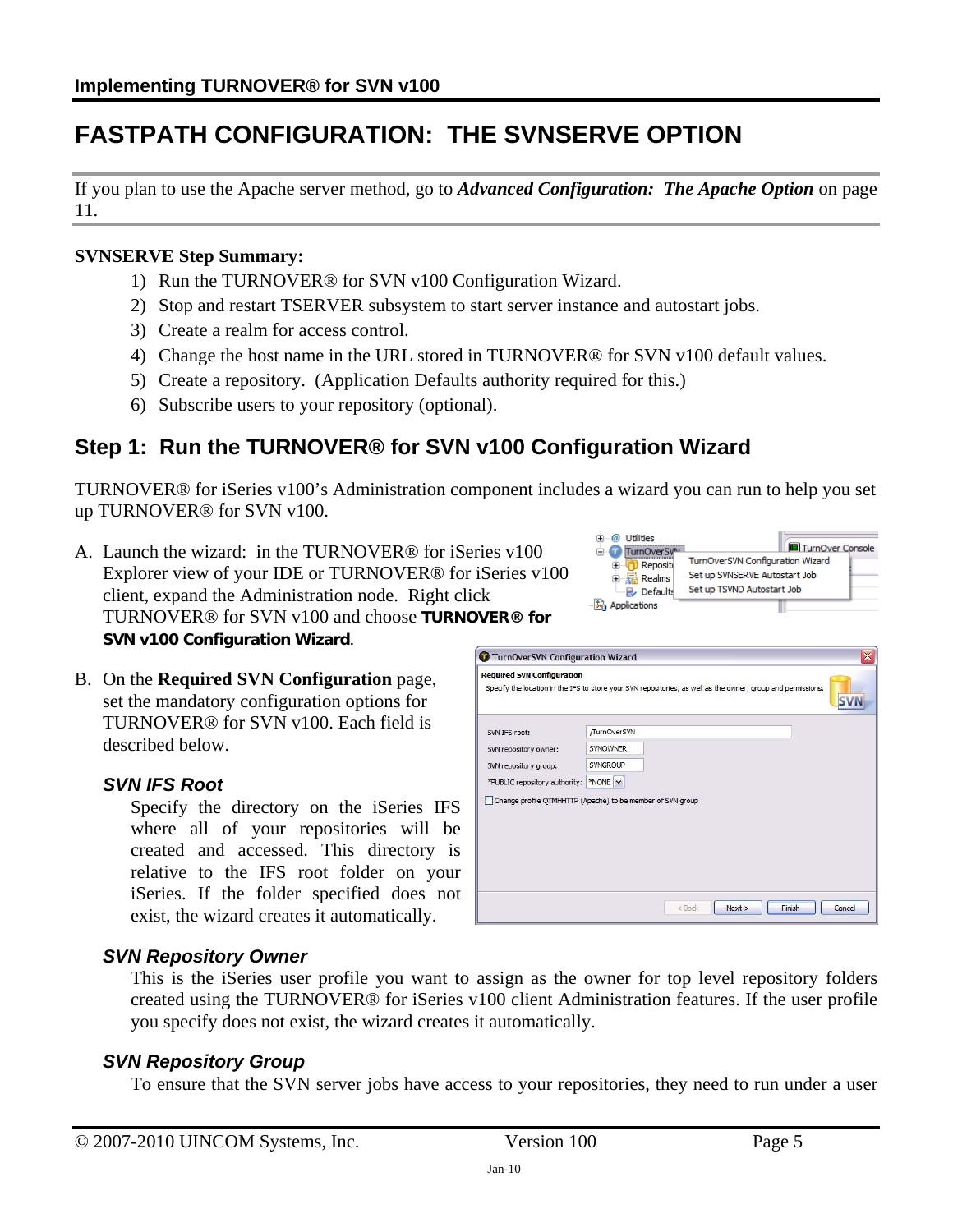profile that is a member of a group profile that you specify here.

#### *\*PUBLIC Repository Authority*

Specify the level of repository access granted to all other iSeries users. Valid values are:

| *NONE      | *PUBLIC has no authority to the repository.                    |
|------------|----------------------------------------------------------------|
| *RWX       | *PUBLIC has Read, Write and Execute authority to repositories. |
| $*RW$      | *PUBLIC has Read and Write authority to repositories.          |
| *RX        | *PUBLIC has Read and Execute authority to repositories.        |
| $*$ WX     | *PUBLIC has Write and Execute authority to repositories.       |
| $*{\bf R}$ | *PUBLIC has Read authority to repositories.                    |
| $*W$       | *PUBLIC has Write authority to repositories.                   |
| $*X$       | *PUBLIC has Execute authority to repositories.                 |

#### *Change Profile QTMHHTTP*

For SVNSERVE setup, clear this box if checked. (This setting applies only if you chose the Apache service method.)

Click **Next** to advance to next page of the wizard.

C. On the **SVNSERVE Autostart Job** page, check the **Set up SVNSERVE autostart job** box. This creates an autostart job entry and an associated job description for the SVNSERVE server instance. Additional fields now appear.

Setting up an autostart job for your SVN server is not *required* - you can manually start a server job as part of some other system process using the TSTRSVNSVR command. See *[Starting an](#page-20-0)  [SVNSERVE Server Instance Manually](#page-20-0)* on page [21](#page-20-0) for more information.

|                               | TurnOverSVN Configuration Wizard                                                                                                                                                                              |
|-------------------------------|---------------------------------------------------------------------------------------------------------------------------------------------------------------------------------------------------------------|
| <b>SVNSERVE Autostart Job</b> | SVNSERVE provides access to your repositories via the svn://protocol.                                                                                                                                         |
| Set up SVNSERVE autostart job |                                                                                                                                                                                                               |
| Port number:                  | 3690                                                                                                                                                                                                          |
| Job description:              | SVNSERVE                                                                                                                                                                                                      |
| Library:                      | <b>SOFTTURI</b>                                                                                                                                                                                               |
| Subsystem name:               | <b>TSERVER</b>                                                                                                                                                                                                |
| Library:                      | QGPL                                                                                                                                                                                                          |
|                               | SVNSERVE job will be configured to serve all repositories in /TurnOverSVNLive/repos. You can manually<br>edit the job description if you want to change the settings.<br>Finish<br>Cancel<br>$<$ Back<br>Next |

## *Port Number*

The SVNSERVE server operates using an svn:// protocol that is based on TCP/IP and DNS, much like the http:// protocol. The default port for svn:// is 3690.

## *Job Description and Library*

Specify the name of the job description and library to associate with this autostart job entry. The job description must not already exist. Store the job description in your TURNOVER® for iSeries v100 product library –usually SOFTTURN.

#### *Subsystem Name and Library*

Specify the name of the subsystem and library where the autostart job should be created. This subsystem must already exist.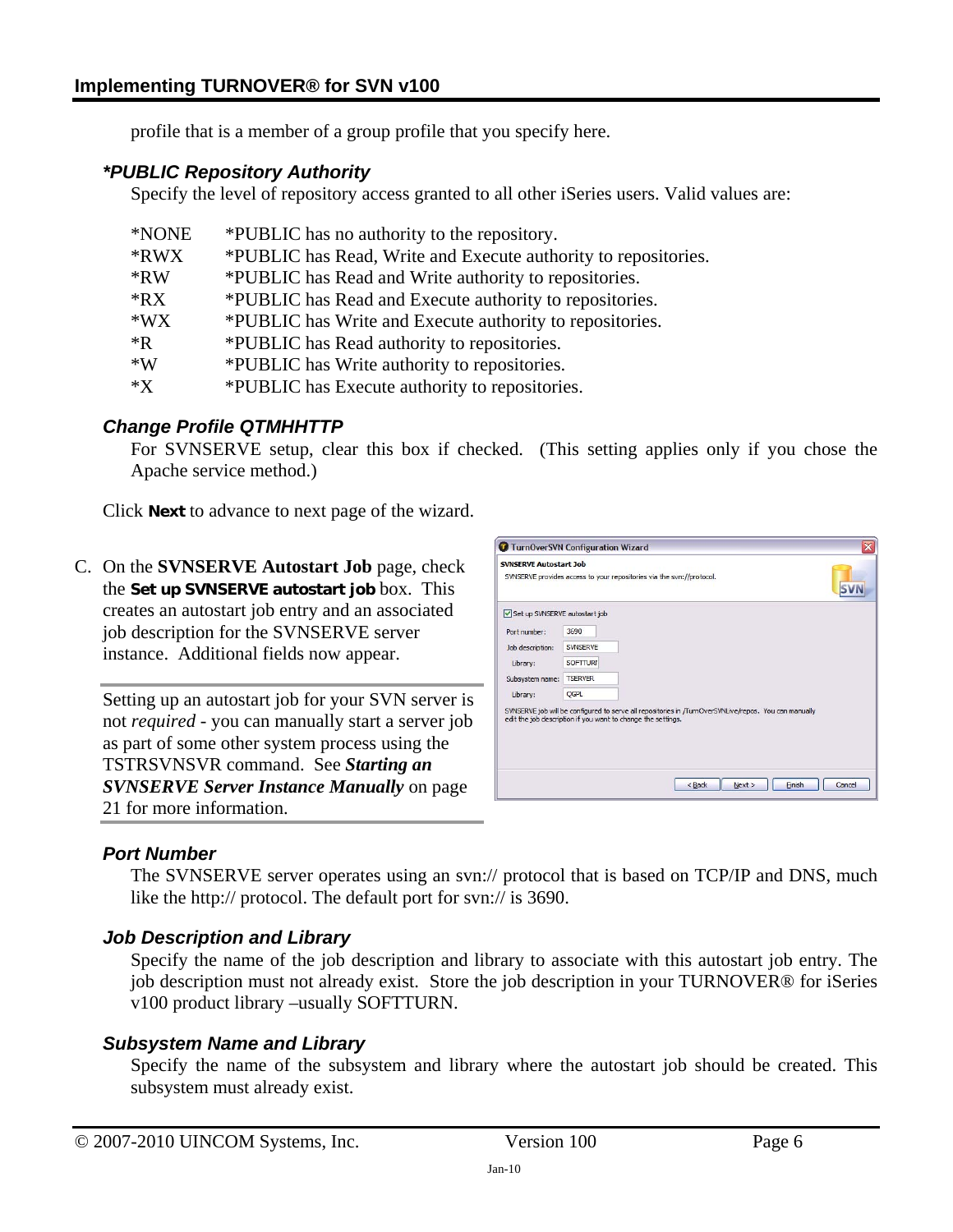#### **Tip**

By default, the SVNSERVE job serves repositories out of the location you specify in this Wizard. If you want to override this default behavior, you can manually change the job description that gets created during this process.

Click **Next** to advance to next page of the wizard.

D. The **TSVND Autostart Job** page allows you to configure an autostart job and associated job description for the TSVND server. The TSVND server drives the integration with the TURNOVER® for iSeries v100 project system and sends emails to repository subscribers.

As with the SVNSERVE job, you are not required to set the TSVND job up as an autostart job. You can submit it manually using the TSVND command, if desired.

| <b>TSVND Autostart Job</b> | TSVND job performs TurnOver task integration and commit emails. |                    |                  |
|----------------------------|-----------------------------------------------------------------|--------------------|------------------|
| Set up TSVND autostart job |                                                                 |                    |                  |
| Job description:           | <b>TSVND</b>                                                    |                    |                  |
| Library:                   | <b>SOFTTURN</b>                                                 |                    |                  |
| Subsystem name:            | <b>TSERVER</b>                                                  |                    |                  |
| Library:                   | QGPL                                                            |                    |                  |
| Properties file:           | /TurnOver/tsvnd/tsvnd.props                                     |                    |                  |
|                            |                                                                 |                    |                  |
|                            |                                                                 |                    |                  |
|                            |                                                                 |                    |                  |
|                            |                                                                 | $<$ Back<br>Next > | Finish<br>Cancel |

#### **Important!**

If you are using TURNOVER® for iSeries v100's project system, we do strongly recommend that you set up this autostart job entry. If you do not set up this job (either by creating an autostart job or by manually submitting a TSVND job), you will not get any TURNOVER® for SVN v100 commit history in the TURNOVER<sup>®</sup> for iSeries v100 project database or receive any subscription emails.

#### <span id="page-6-0"></span>*Job Description and Library*

Specify the name of the job description and library to associate with this autostart job entry. The job description must not already exist.

#### *Subsystem Name and Library*

Specify the name of the subsystem and library that you want to add the autostart job to. This subsystem must already exist.

#### *Properties file*

Specify the name and location of the TSVND properties file. The wizard creates the file.

## **Step 2: Stop and restart the subsystem in which the SVN server and autostart jobs will run**

You must end and restart the subsystem you chose for your SVNSERVE server jobs in order to successfully start a server instance and the autostart jobs.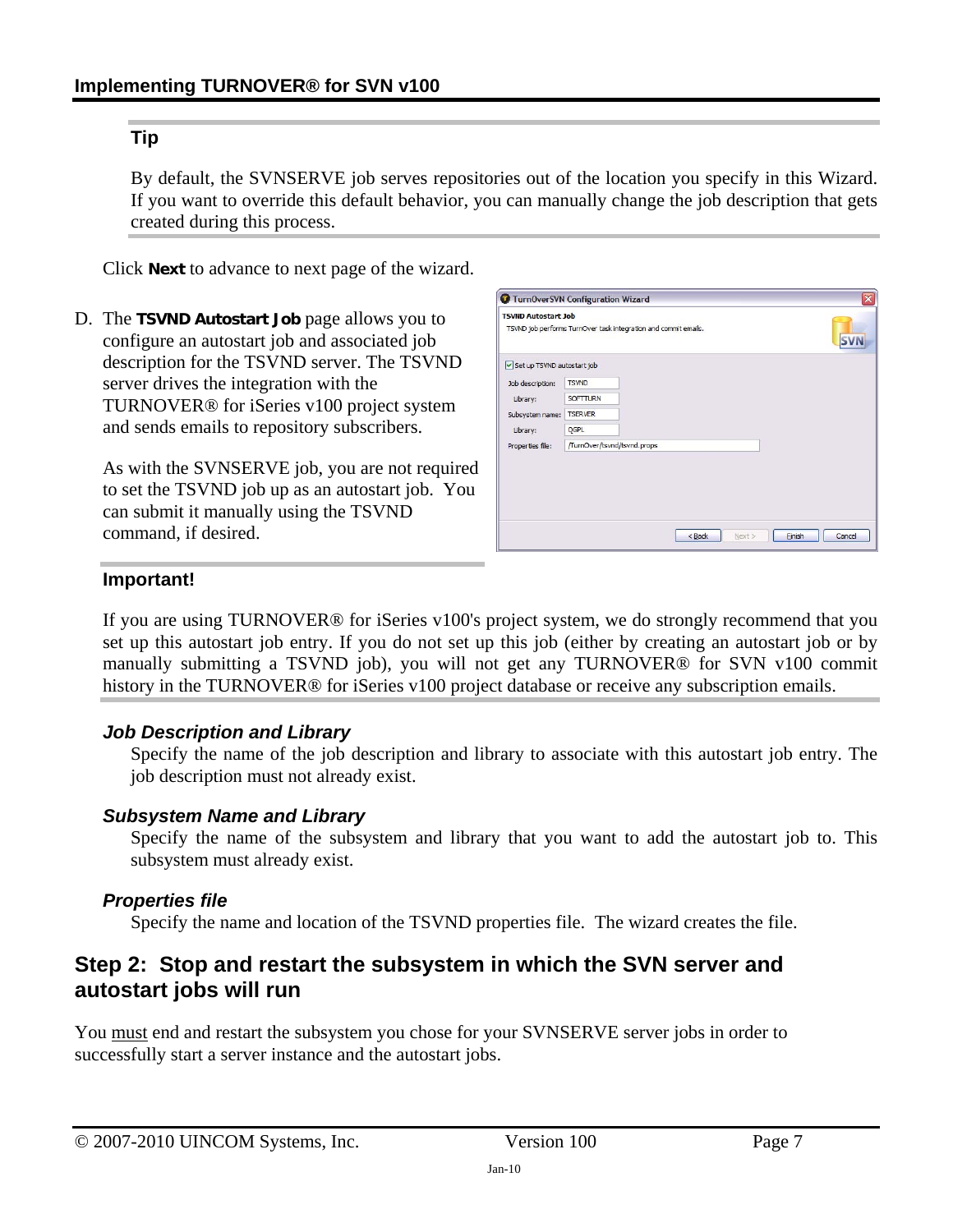#### **Important!**

If the subsystem you chose is not dedicated to TURNOVER® for SVN v100, **do not restart the subsystem unless you can be sure there are no other jobs running**. For example, if you elected to accept the wizard's default subsystem value and run TURNOVER® for SVN v100 in the TSERVER subsystem created by TURNOVER® for iSeries v100, then you should be aware that this subsystem manages all of the TURNOVER® for iSeries v100 Client Server jobs and may not be available to be restarted.

# **Step 3: Create a realm for SVNSERVE access control**

- A. In TurnOver Explorer, right click **Realms** under the TURNOVER® for SVN v100 node in **Administration**. Choose **New SVN Realm**.
- B. On the **New SVN Realm** panel, supply a name for your realm and then click **Add**.
- C. On the **New SVN User** panel, define a user name and password to be used for authentication during repository access requests such as committing.

#### *Realm ID*

The Realm ID is the name to be associated with the realm. By default, the Realm ID is suffixed to the file location to determine the name of the password file. The name of the realm would typically be something like "Development," but it can be anything you designate.

Avoid special characters in Realm IDs.

#### *File location*

This field identifies both the name of the realm password file and the directory in which the password file will be stored, with Realm ID as the file name. TURNOVER® for iSeries v100 constructs this information and fills it in for you.

#### *Users*

This is the list of users who are associated with a realm.

Click the **Add** button to add a user. When adding a user, supply a user name and password. These can be any values you choose. For security reasons, the password does not appear when typed, nor does it appear in the user list. Use

| <sup>©</sup> New SVN User |        |
|---------------------------|--------|
| User name:                |        |
| Password:                 |        |
|                           |        |
|                           | Cancel |
|                           |        |

the **Change** and **Delete** buttons as needed to manage the contents of the user list.



E TurnOverSVN

**El Col** Repositories

·昆 Defau 中心 Applications

TurnOv

Landing Zo

Cancel

Open in Explorer View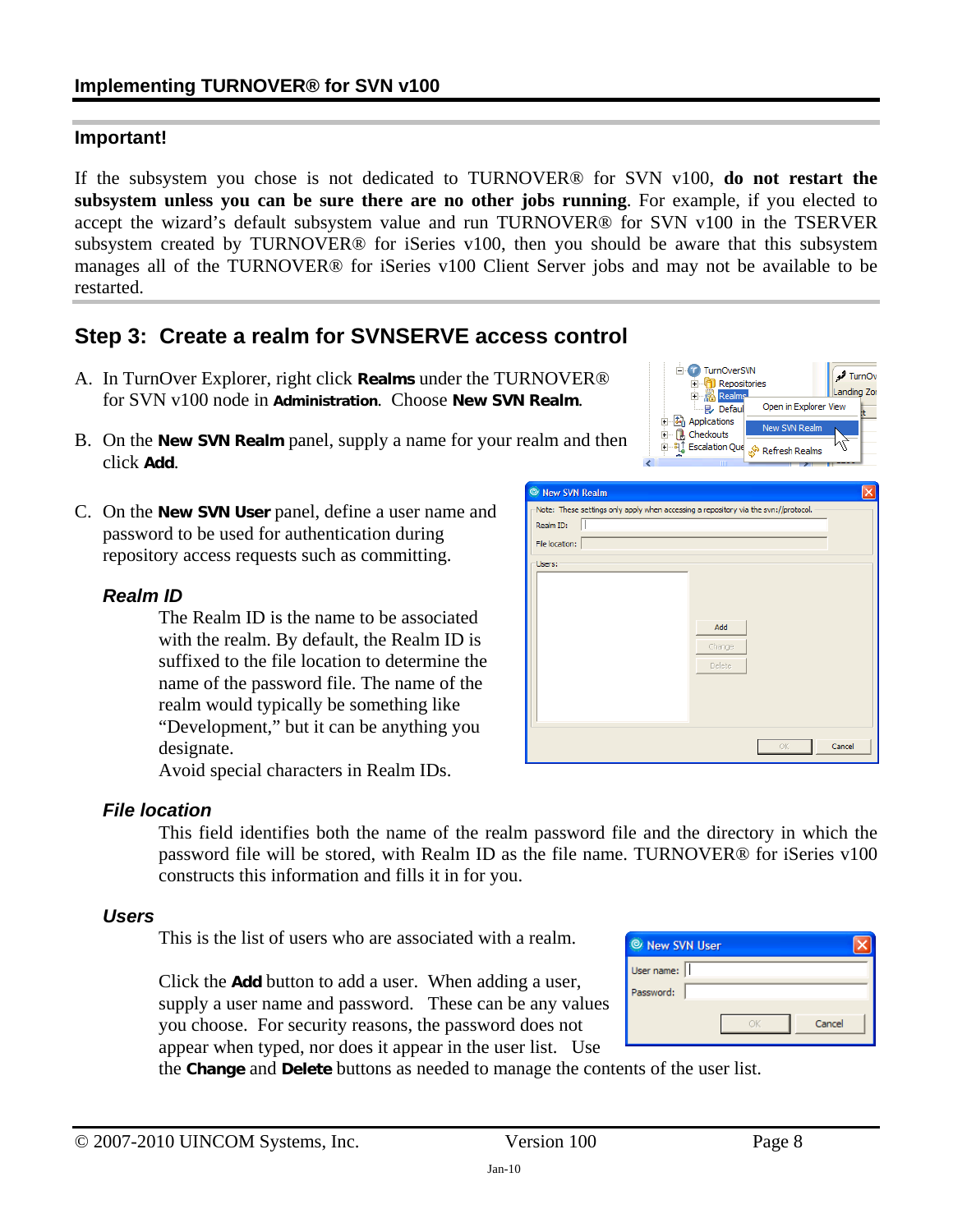## **Step 4: Change the host name in the URL stored in the TURNOVER® for SVN v100 defaults**

The defaults stored here are used when you run the New Repository Wizard. The first time you open this dialog, the default values that are shipped with TURNOVER® for SVN v100 are used.

- A. In TurnOver Explorer, expand the **Administration** node.
- B. Expand the **TURNOVER® for SVN v100** node.
- C. Double click the **Defaults** node.
- D. On the **TURNOVER® for SVN v100 Defaults** panel, adjust the URL parameter by replacing the host name "zeus" with the name or IP address of your iSeries host server. (Retain the "svn://" portion of the value.)
- E. To make any additional changes or adjustments to these default values, use the **Change** buttons.
- F. Click **OK** to save your changes.

## **Step 5: Create a repository**

#### **Important!**

You must have Application Defaults authority in TURNOVER® for iSeries v100 to successfully complete this step.

A. In TurnOver Explorer, right click the **Repositories** node under TURNOVER® for SVN v100 and choose **New SVN Repository**  to launch the New SVN Repository Wizard.



|                                   |                     | Realms<br>田…落合<br><b>Defaults</b> |        |
|-----------------------------------|---------------------|-----------------------------------|--------|
| <sup>©</sup> TurnOverSVN Defaults |                     |                                   |        |
| SVN repository owner:             | <b>SVNOWNER</b>     |                                   | Change |
| Group profile:                    | <b>SVNGROUP</b>     |                                   | Change |
| *PUBLIC repository authority:     | *R                  |                                   | Change |
| SVN IFS root:                     | <b>MourTSVNRoot</b> |                                   | Change |
| Repository path:                  | /YourTSVNRoot/repos |                                   |        |
| Realm path:                       | /YourTSVNRoot/realm |                                   |        |
| URL:                              | svn://zeus          |                                   |        |
|                                   |                     | OK                                | Cancel |

E<sub>"</sub> TurnOverSVN **E**-O Repositories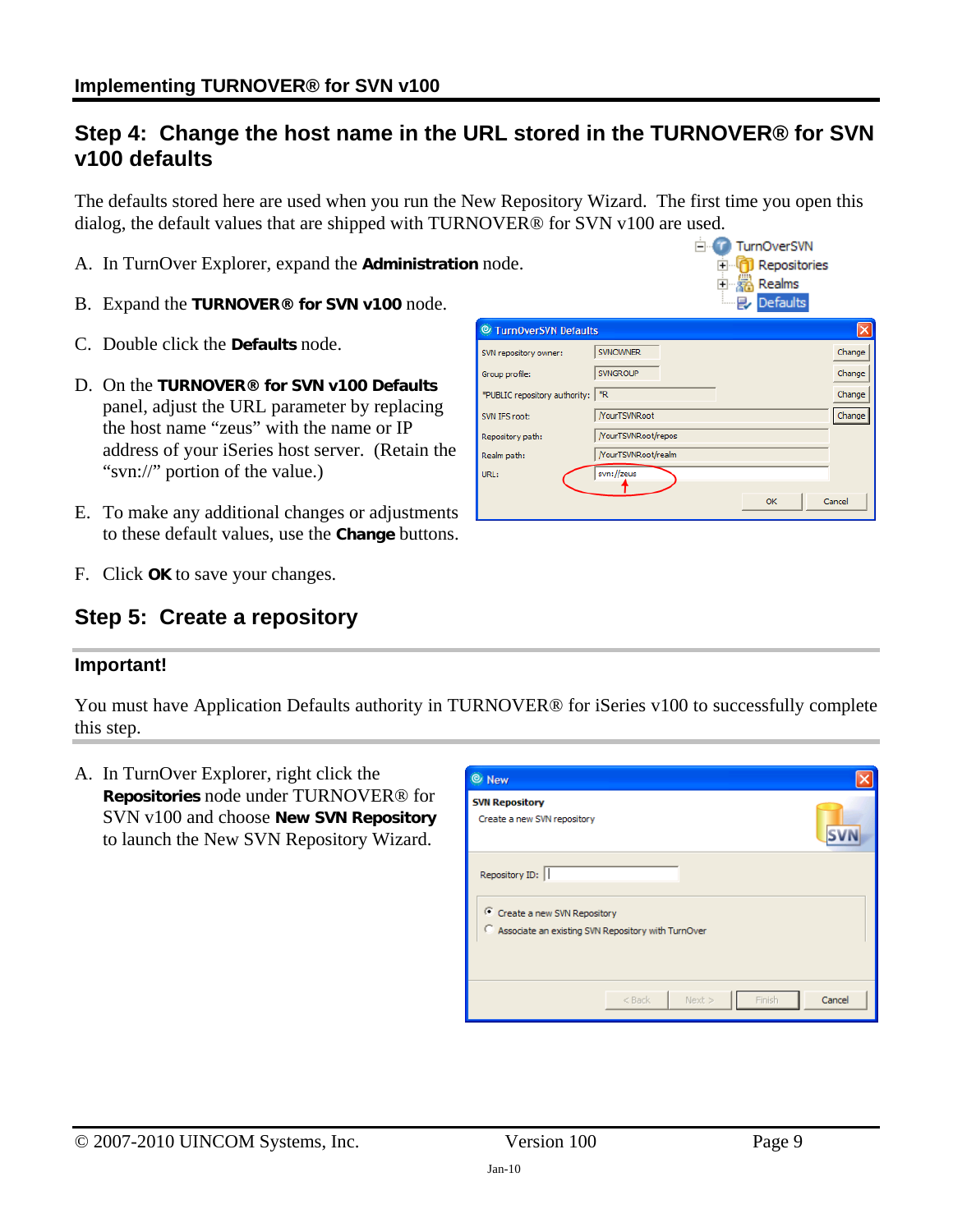B. On the first page of the Wizard, supply a name for your repository, and activate the **Create new SVN Repository** radio button. <sup>©</sup> New

**SVN Repository** 

Subject:

From user: From address:

TurnOver can send emails to a subscriber list whenever something is committed to the repository. Enter the default information that will be included in those messages

##REPID##: r##REVID## from ##AUTHOR## at ##DATE##

 $<$  Back

The name you supply is used as the highest level folder name.

#### **Avoid special characters and spaces in repository names.**

Click **Next**.

C. On the second page, define the information you want to be used in the email header when commit notification emails are sent to the repository subscriber list.

#### Click **Next**.

D. On the last page, define the level of access that the general public (that is, anonymous users) will have to this repository, as well as the access level for authenticated users. Identify which realm of users should be used for authentication.

Click **Finish** to complete the wizard. Your repository is created in the TURNOVER® for SVN v100 repository folder you specified when you set up your server job.

# <span id="page-9-0"></span>**Step 6: Subscribe users (optional)**

A subscriber list is optional, and identifies a list of users who want to get notification emails whenever something is committed to the repository.

- A. In TurnOver Explorer, expand **Repositories**; then expand your repository.
- B. Right click **Subscriptions** and choose **New Subscriber**.
- C. On the **New Subscriber** panel, supply an email address for a user to whom notification emails should be sent.
- D. Click **OK**. (Repeat this step for any additional users you want to add.)



 $Next$ 

Einish



Onen in Explorer View

New Subscriber Refresh Subscribers

**SVN** 

Insert Variable

Cancel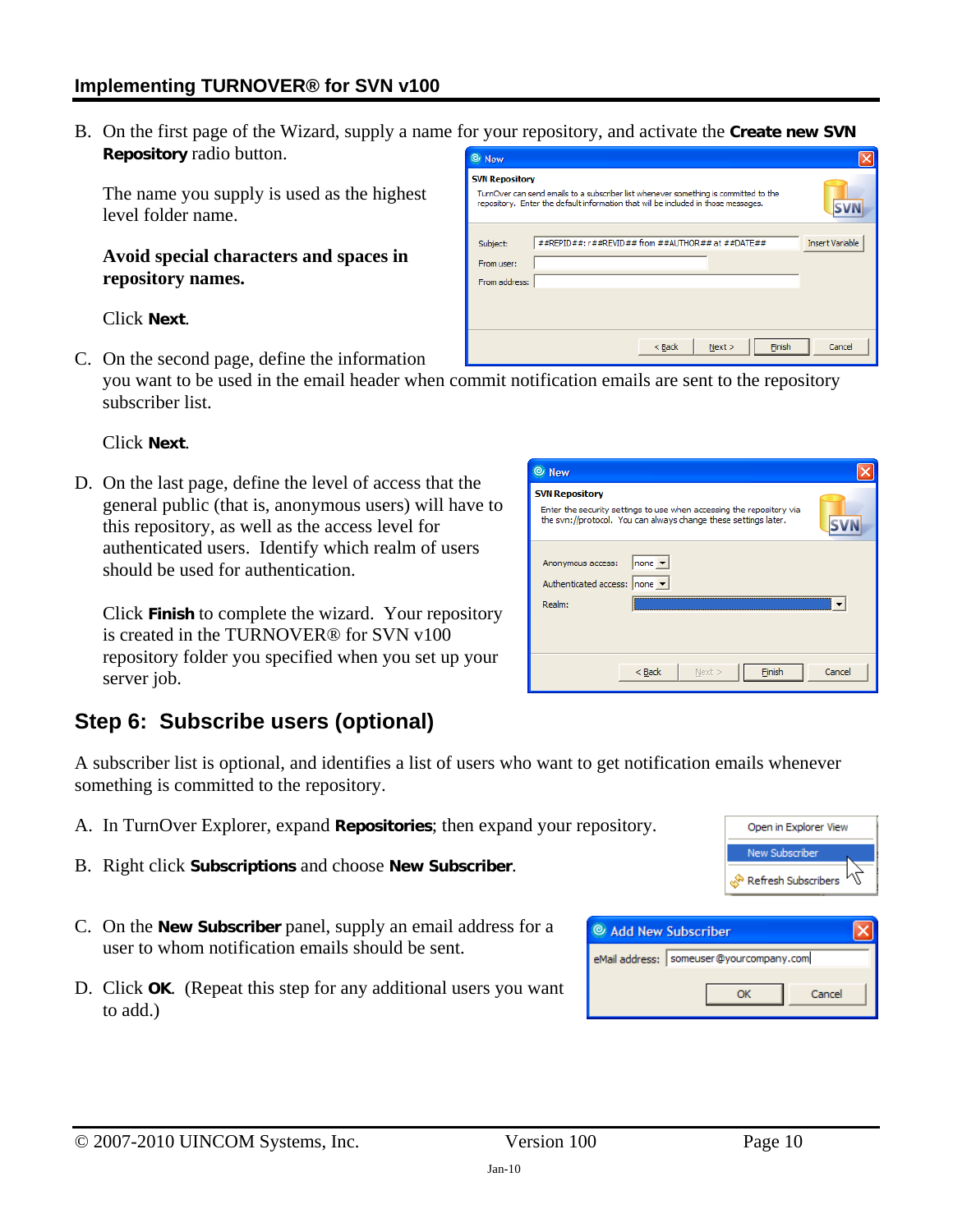### **Tip**

If your mail server supports "groups," it is convenient to subscribe the appropriate groups, and use your mail server configuration to manage the email recipients.

TURNOVER® for SVN v100 is now configured to serve repositories using a standalone SVNSERVE server instance.

You must supply the developers in your company with URL information before they can begin using the repositories. Read *[About Repository URLs](#page-19-0)* on page [20,](#page-19-0) and make sure they have a copy of the *Getting Started with TURNOVER® for iSeries v100 Client Software* guide for reference.

# <span id="page-10-0"></span>**ADVANCED CONFIGURATION: THE APACHE OPTION**

If you are not an iSeries Administrator, you will need to work closely with one to configure portions of this option.

#### **Apache Step Summary:**

- 1) Configure and start an Apache server instance.
- 2) Run the TURNOVER® for SVN v100 Configuration Wizard.
- 3) Stop and restart the subsystem were the TSVND job will run.
- 4) Change the host name of the URL stored in the TURNOVER® for SVN v100 default.
- 5) Create a repository (requires TURNOVER® for iSeries v100 Application Defaults authority).
- 6) Subscribe users to your repository (optional).

## **Step 1: Configure and start an Apache server instance**

The Apache HTTP Server is a "heavy duty" network server that TURNOVER® for SVN v100 can leverage. Via a custom module, httpd makes TURNOVER® for SVN v100 repositories available to clients via the WebDAV/DeltaV protocol, which is an extension to HTTP 1.1 (see [http://www.webdav.org/ f](http://www.webdav.org/)or more information.) This protocol adds version control capabilities to the HTTP protocol that is the core of the World Wide Web. The result is a standardized, robust system that is conveniently packaged as part of the Apache 2.0 software, is supported by numerous operating systems and third-party products, and doesn't require network administrators to open up yet another custom port.

Much of the following discussion includes references to Apache configuration directives. While some examples are given of the use of these directives, describing them in full is outside the scope of this document. IBM maintains some excellent documentation that is publicly available on their website:

<http://www-1.ibm.com/servers/eserver/iseries/software/http/>

For example, you will find a general reference for the configuration directives is located at:

<http://publib.boulder.ibm.com/infocenter/iseries/v5r3/ic2924/info/rzaie/rzaiedirective.htm>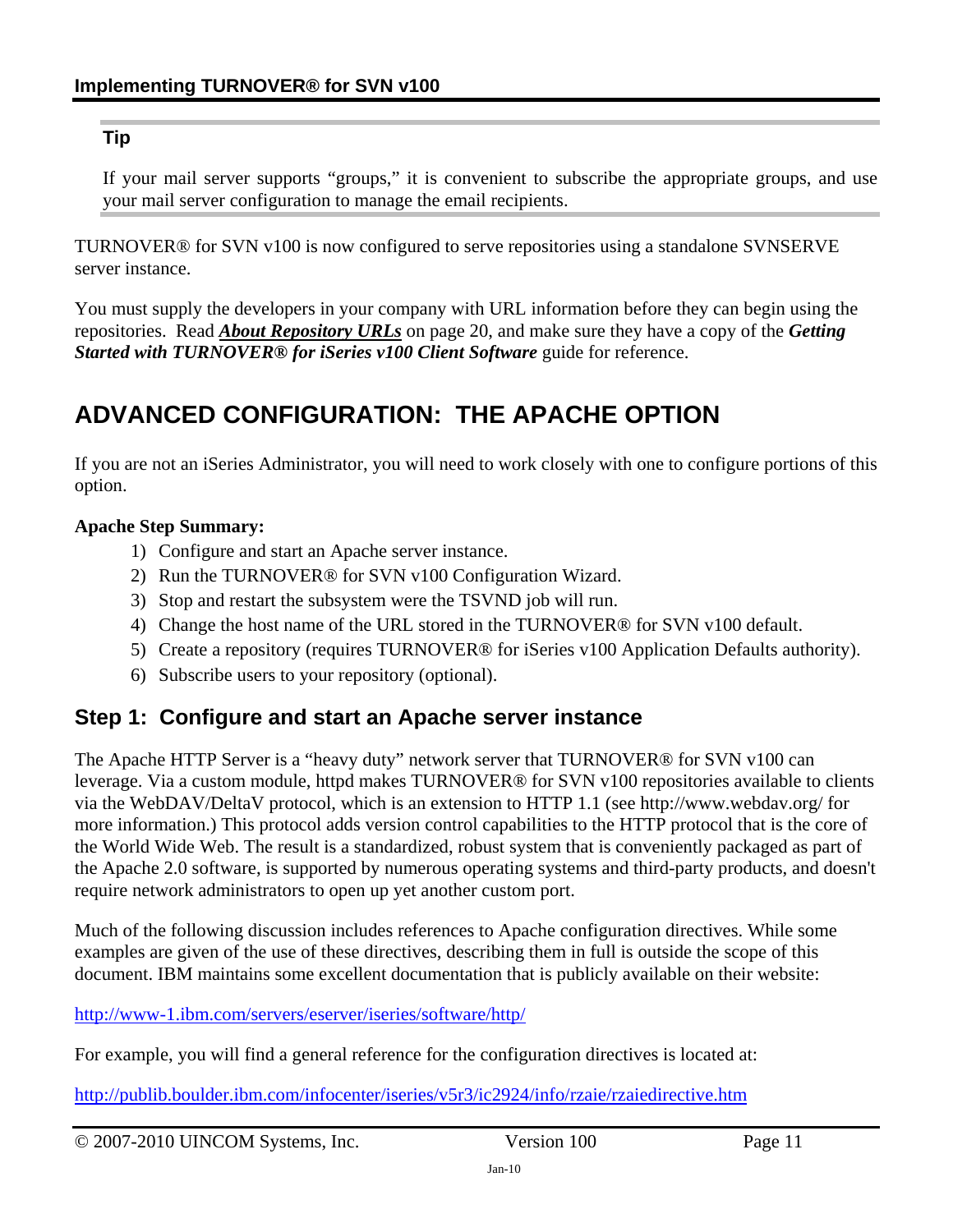Also, as you change your Apache setup, it is possible that somewhere along the way a mistake will be made. If you are not already familiar with Apache's logging subsystem, you should become aware of it. Your httpd.conf file contains directives that specify the on-disk locations of the access and error logs generated by Apache (the CustomLog and ErrorLog directives, respectively). TURNOVER® for SVN v100's mod\_dav\_svn uses Apache's error logging interface as well. You can always browse the contents of those files for information that might reveal the source of a problem that is not clearly noticeable otherwise.

The following sections of this chapter outline the basics of what is required to configure the TURNOVER® for SVN v100 WebDAV plug-in for the Apache web server. For a more in-depth discussion of using TURNOVER® for SVN v100 with httpd and the Apache Web Server, read Chapter 6 of the Subversion Book: Version Control with Subversion (available at [http://svnbook.red-bean.com/\)](http://svnbook.red-bean.com/).

#### **Creating an Apache server instance**

Use the [IBM Web Administration for iSeries](http://publib.boulder.ibm.com/infocenter/iseries/v5r3/index.jsp?topic=/rzaie/rzaiemain.htm) tool to create a new HTTP server instance (powered by Apache). You can skip this step if you want to add it to an existing server instance.

## **Editing the Apache configuration file**

You can do this in the web-based administration utility, or directly in the IFS. Most, but not all, of this configuration can be defined using the GUI, but it is easier to just show the configuration file and let you edit it. People familiar with the related areas in the web-based user interface can certainly use that tool.

Following are some example configurations. Use these, combined with the Subversion Book, to get the general idea. This should be enough information to set up any possible configuration. Keep in mind that one of the primary reasons to use Apache is that you get all of the power and options that it provides. It's important to realize that, while our example does not reflect use of SSL or Kerberos or any of a number of other options, those are all just Apache features that you are free to take advantage of in your setup.

#### **Important!**

Two of the main features in TURNOVER® for SVN v100 1.2 are support for locking and DAV Autoversioning. Adding these features required using a few more of the functions in Apache's mod\_dav. Because there was a problem in the way this module was delivered on some platforms (including OS/400), some of the functions in mod dav were not being publicly exported so that they can be called.

This means that the OS/400 mod dav \*SRVPGM from IBM is missing some of the procedure exports that TURNOVER® for SVN v100 needs. IBM is going to issue a PTF to resolve this problem, but it did not get released in time for this release.

To work around this problem, we are including our own mod\_dav \*SRVPGM compiled from the Apache source code. This means that when you edit your Apache configuration file, you need to comment out the LoadModule for IBM's \*SRVPGM and instead add a LoadModule for the one that we provide.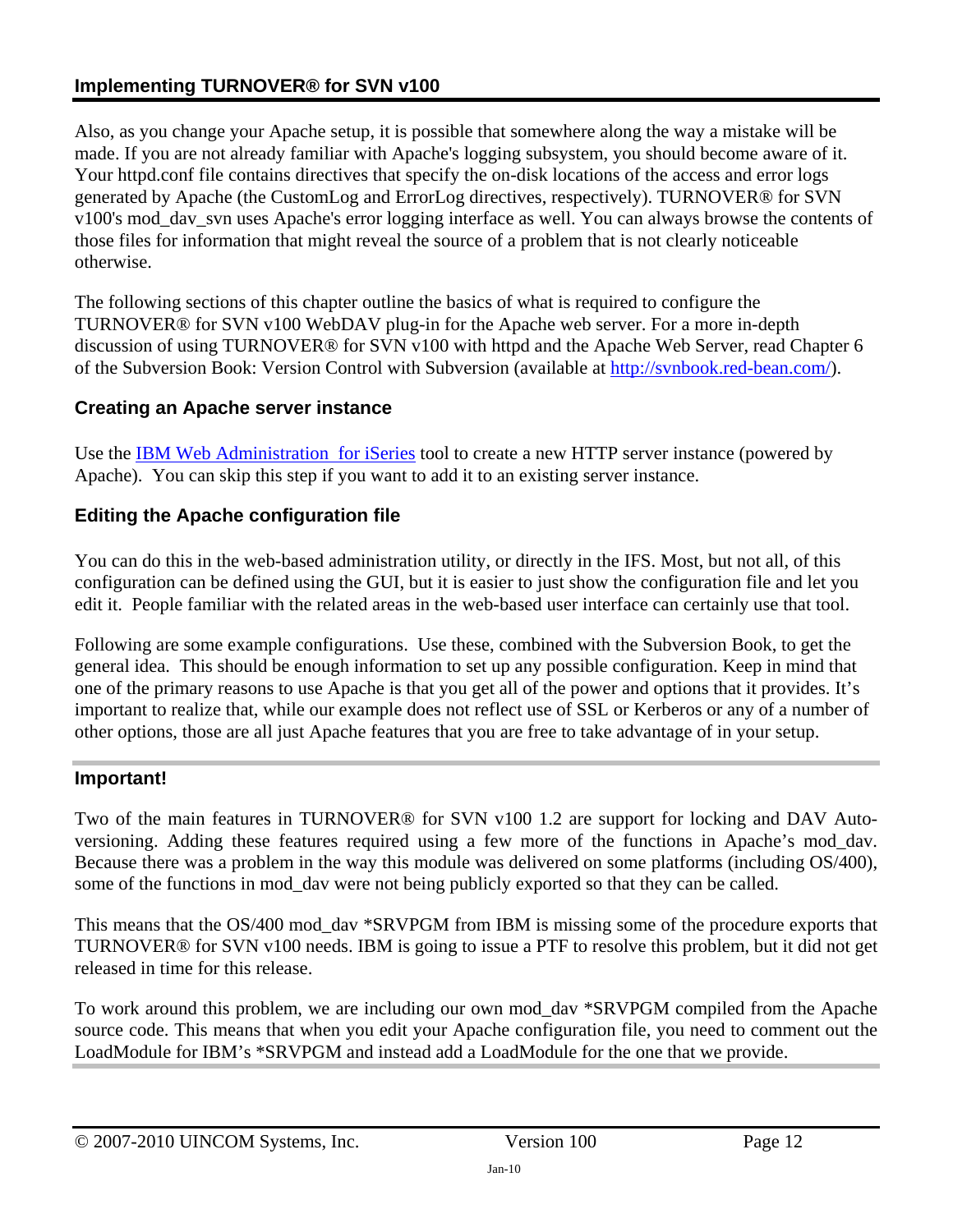#### **Warning**

Whenever you edit the configuration in the browser-based Apache configuration tool, IBM's code will see that you are using DAV but are missing their LoadModule, so it will add it back in for you! This means you have to remember to edit your configuration when you are done, to remove their LoadModule.

#### *Example One: Basic Configuration/iSeries Profile Authentication*

Following is a sample Apache configuration file. Additions that are relevant to TURNOVER® for SVN v100 are shaded, and are marked with opening and closing comments. Wherever necessary, replace the TURNOVER® for iSeries v100 product library SOFTTURN with your TURNOVER® for iSeries v100 product library name, if different. (Comment lines start with #.)

```
# TURNOVER® for SVN v100 modification block - START 
# Comment out IBM's dav_module 
# LoadModule dav_module /QSYS.LIB/QHTTPSVR.LIB/QZSRDAV.SRVPGM 
# and replace it with ours 
LoadModule dav_module /QSYS.LIB/SOFTTURN.LIB/MOD_DAV.SRVPGM 
LoadModule dav_svn_module /QSYS.LIB/SOFTTURN.LIB/MOD_DAVSVN.SRVPGM 
# TURNOVER® for SVN v100 modification block - END 
Listen *:8888 
DocumentRoot /www/svnbasic/htdocs 
Options -ExecCGI -FollowSymLinks -SymLinksIfOwnerMatch -Includes -IncludesNoExec -Indexes -MultiViews 
LogFormat "%h %l %u %t \"*r\" %>s %b \"%{Referer}i\" \"%{User-Agent}i\" combined
LogFormat "%{Cookie}n \"%r\" %t" cookie 
LogFormat "%{User-agent}i" agent 
LogFormat "%{Referer}i -> %U" referer 
LogFormat "%h %l %u %t \"%r\" %>s %b" common
CustomLog logs/access_log combined 
LogMaint logs/access_log 7 0 
LogMaint logs/error_log 7 0 
SetEnvIf "User-Agent" "Mozilla/2" nokeepalive 
SetEnvIf "User-Agent" "JDK/1\.0" force-response-1.0
SetEnvIf "User-Agent" "Java/1\.0" force-response-1.0 
SetEnvIf "User-Agent" "RealPlayer 4\.0" force-response-1.0 
SetEnvIf "User-Agent" "MSIE 4\.0b2;" nokeepalive 
SetEnvIf "User-Agent" "MSIE 4\.0b2;" force-response-1.0 
AddType application/xml .xsl 
<Directory /> 
    Order Deny,Allow 
    Deny From all 
</Directory> 
<Directory /www/svnbasic/htdocs> 
    Order Allow,Deny 
    Allow From all 
</Directory> 
# TURNOVER® for SVN v100 modification block - START 
<Location /repos> 
    Order Allow,Deny 
    Allow From all 
    Dav svn 
    SVNParentPath /TURNOVER® for SVN v100/repos 
    SVNPathAuthz off 
    Require valid-user 
    PasswdFile %%SYSTEM%% 
    AuthType Basic 
    AuthName TURNOVER® for SVN v100 
</Location> 
# TURNOVER® for SVN v100 modification block - END
```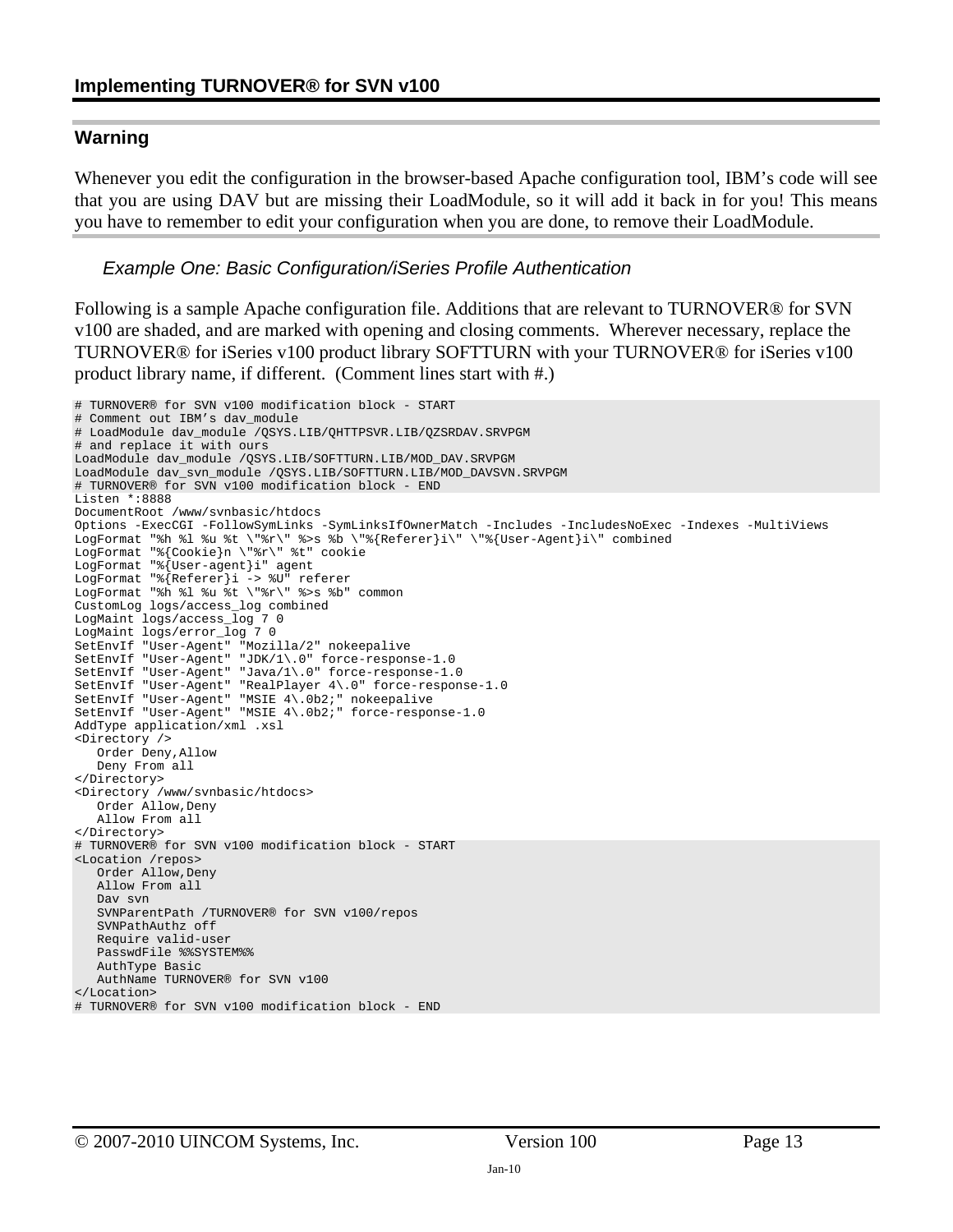This would be accessed with a URL like this:

#### **http://hostname:8888/repos/ReposName/**

The top part of the configuration file loads Apache modules. Specify these in the order shown. The first module is IBM's mod dav which provides the core WebDAV protocol support. The second module is TURNOVER® for SVN v100's WebDAV provider, mod\_dav\_svn.

The only other thing you need to add is a location directive. The example uses a value of /repos, but you can use anything you want. Any URL that starts with /repos will be routed and handled by TURNOVER® for SVN v100. The first value after /repos would be the name of your repository.

#### *Example Two: Advanced Configuration/LDAP Authentication*

This example adds a few new wrinkles. It adds a second TURNOVER® for SVN v100 module, mod\_authz\_svn, which adds fine-grained permissions to the repository. In the first example, if you got past the Apache authentication, then you had read/write permission to the repository. In this example, we will be able to fine-tune the access you have to the repository.

As with the previous example, additions that are relevant to TURNOVER® for SVN v100 are highlighted using opening and closing comments.

```
LoadModule ibm_ldap_module /QSYS.LIB/QHTTPSVR.LIB/QZSRVLDAP.SRVPGM 
# TURNOVER® for SVN v100 modification block - START 
# Comment out IBM's dav_module 
# LoadModule dav_module /QSYS.LIB/QHTTPSVR.LIB/QZSRDAV.SRVPGM 
# and replace it with ours 
LoadModule dav_module /QSYS.LIB/SOFTTURN.LIB/MOD_DAV.SRVPGM 
LoadModule dav_svn_module /QSYS.LIB/SOFTTURN.LIB/MOD_DAVSVN.SRVPGM 
LoadModule authz_svn_module /QSYS.LIB/SOFTTURN.LIB/MOD_AUTSVN.SRVPGM 
# TURNOVER® for SVN v100 modification block - END 
Listen *:8888 
DocumentRoot /www/svnbasic/htdocs 
Options -ExecCGI -FollowSymLinks -SymLinksIfOwnerMatch -Includes -IncludesNoExec -Indexes -MultiViews 
LogFormat "%h %l %u %t \"%r\" %>s %b \"%{Referer}i\" \"%{User-Agent}i\" combined
LogFormat "%{Cookie}n \"%r\" %t" cookie 
LogFormat "%{User-agent}i" agent 
LogFormat "%{Referer}i -> %U" referer 
LogFormat "%h %l %u %t \"%r\" %>s %b" common
CustomLog logs/access_log combined 
LogMaint logs/access_log 7 0 
LogMaint logs/error_log 7 0 
SetEnvIf "User-Agent" "Mozilla/2" nokeepalive 
SetEnvIf "User-Agent" "JDK/1\.0" force-response-1.0 
SetEnvIf "User-Agent" "Java/1\.0" force-response-1.0 
SetEnvIf "User-Agent" "RealPlayer 4\.0" force-response-1.0
SetEnvIf "User-Agent" "MSIE 4\.0b2;" nokeepalive 
SetEnvIf "User-Agent" "MSIE 4\.0b2;" force-response-1.0 
AddType application/xml .xsl 
<Directory /> 
    Order Deny,Allow 
    Deny From all 
</Directory> 
<Directory /www/svnbasic/htdocs> 
   Order Allow, Deny
    Allow From all 
</Directory> 
# TURNOVER® for SVN v100 modification block - START 
<Location /repos> 
    Order Allow,Deny 
    Allow From all
```
© 2007-2010 UINCOM Systems, Inc. Version 100 Page 14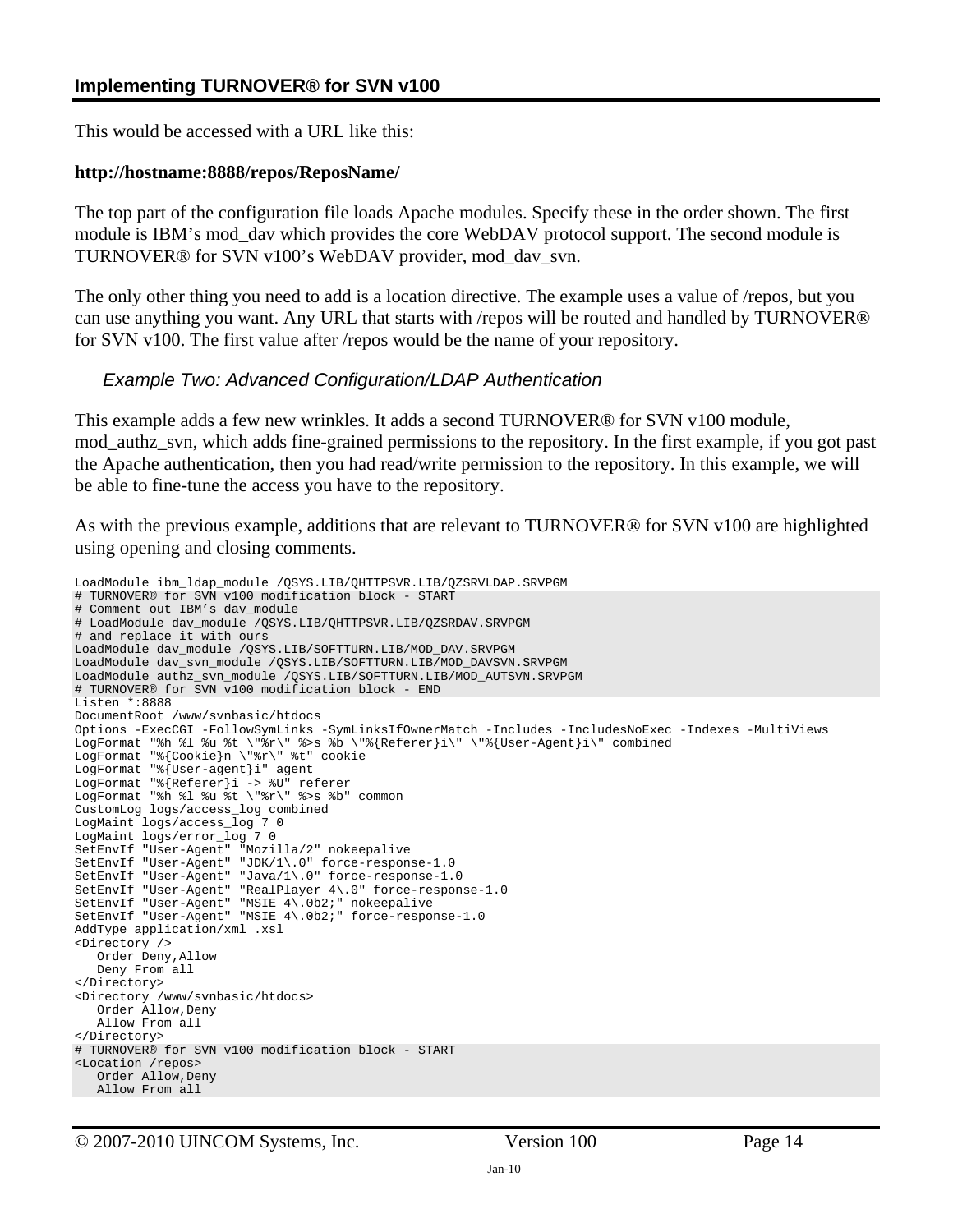```
 Dav svn 
    SVNParentPath /TURNOVER® for SVN v100/repos 
    Require valid-user 
    PasswdFile %%LDAP%% 
    AuthType Basic 
    AuthName TURNOVER® for SVN v100 
    LDAPConfigFile /www/your_ldap_config_file.ldap 
    SVNAutoversioning on 
    AuthzSVNAccessFile /TURNOVER® for SVN v100/repos/auth.conf 
</Location> 
# TURNOVER® for SVN v100 modification block - END
```
As with the first example, the repository would be accessed with a URL like this:

#### **http://hostname:8888/repos/ReposName/**

Most of the changes in this example are just to add the LDAP configuration, and this is just standard Apache stuff, not specific to TURNOVER® for SVN v100. However, note that we also loaded a new module for the mod\_authz\_svn support and added a line to our location directive to point to a configuration file (be sure that the file has an ASCII (819) or UTF-8 (1208) CCSID).

```
To follow is an example of an AuthZ configuration file: 
[groups] 
java-developers = ed, ray, paul 
web-designers = susan, tim, george 
developers = ed, ray, paul, susan 
managers = mark, mary, joe 
build = mark, steve 
[web: /]@web-designers = rw 
@developers = r 
@managers = r 
@build = r 
[web:/tags] 
@web-designers = r 
@developers = r 
@build = rw 
[plugins:/] 
@java-developers = rw 
@developers = r 
mark = r 
[plugins:/tags] 
@java-developers = r 
@developers = r 
mark = rw 
[dev: /]@developers = rw
```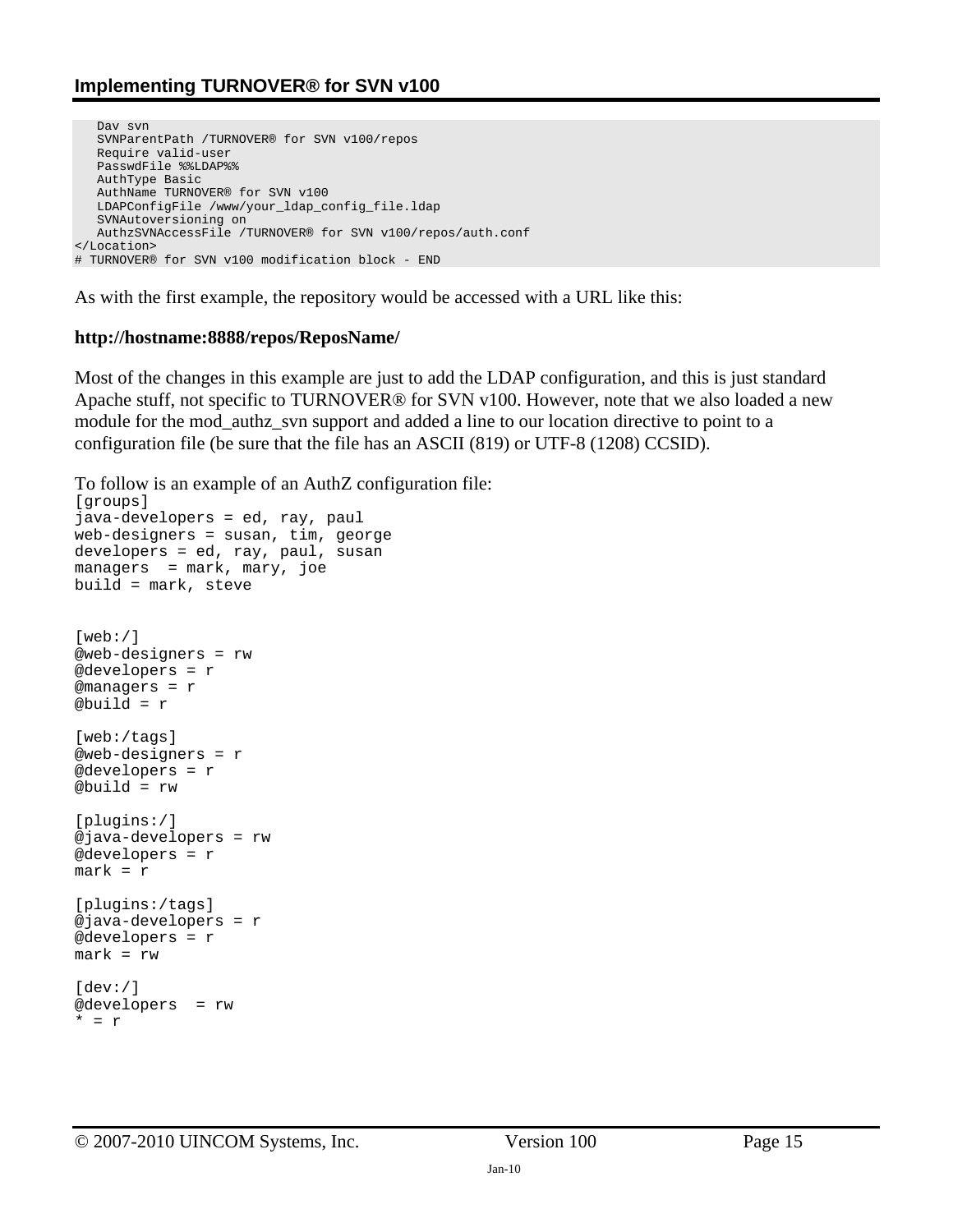The first part of the file lets you define [groups]. The username comes from what the user authenticates to Apache with, but there is no way in Apache to access any underlying groups, such as in an LDAP directory. So you have to make your own groups in this file.

You then just have sections for repository locations. They take the format:

```
[repos_name:/path] 
username1 = 
username2 = rusername3 = rw 
@groupname = rw
```
You can have as many of these as you need to define all of the permissions you want. A blank value denies that user any authority to the repository.

#### **Important**

Username matching is case-sensitive and if you use the iSeries user profiles, your usernames will be all UPPERCASE.

#### **Starting the Apache server**

Once you have your configuration in place, you should be able to just start your server instance using the following command:

#### **STRTCPSVR SERVER(\*HTTP) HTTPSVR(instance\_name)**

One advantage of the Apache server is that you get some basic web-based browsing of your repository for free. Try opening your web browser to one of your repository URL's:

#### **http://svn.collab.net/repos/svn/**

Your browser should display the head revision of the repository you specified in the address and present a list of files and folders for you to navigate.

# **Step 2: Run the TURNOVER® for SVN v100 Configuration Wizard**

When setting up the Apache service option, you run the TURNOVER<sup>®</sup> for SVN v100 Configuration Wizard to modify the QTMHHTTP user profile and set up the TSVND job for project system integration.

A. Launch the wizard: in the TurnOver Explorer view of your IDE or TURNOVER® for iSeries v100 client, expand the Administration node. Right click TURNOVER® for SVN v100 and choose **TURNOVER® for SVN v100 Configuration Wizard**.

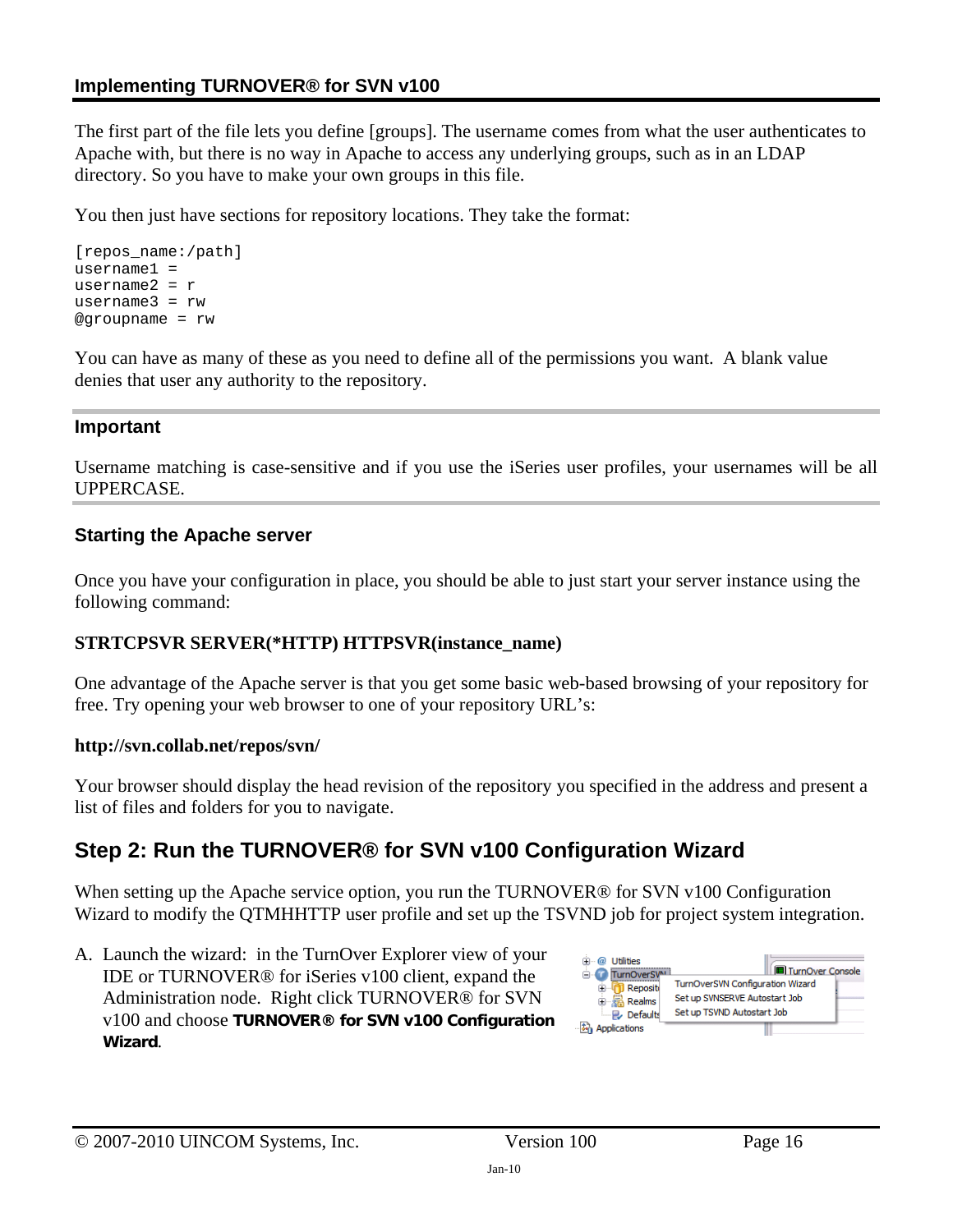B. On the **Required SVN Configuration** page, set the mandatory configuration options for TURNOVER® for SVN v100.

Most likely, you can accept the defaults for everything except the check box. (The other fields are described on page [5](#page-4-0).)

Check the box labeled **Change profile QTMHHTTP (Apache) to be member of SVN group**.

Click **Next** to advance to next page of the wizard.

C. Skip the **SVNSERVE Autostart Job** page; it does not apply to the Apache setup.

Click **Next** to advance to next page of the wizard.

| <sup>©</sup> TurnOverSVN Configuration Wizard                                                                                                        |                                                                             |                |        |
|------------------------------------------------------------------------------------------------------------------------------------------------------|-----------------------------------------------------------------------------|----------------|--------|
| <b>Required SVN Configuration</b><br>Specify the location in the IFS to store your SVN repositories, as well as the<br>owner, group and permissions. |                                                                             |                |        |
| SVN TES root:<br>SVN repository owner:<br>SVN repository group:<br>*PUBLIC repository authority:  *NONE v<br>Change profile OTMH                     | /TurnOverSVN<br><b>SVNOWNER</b><br><b>SVNGROUP</b><br>(Apache) to be member |                |        |
|                                                                                                                                                      | $<$ Back                                                                    | Next<br>Finish | Cancel |
| <sup>©</sup> TurnOverSVN Configuration Wizard                                                                                                        |                                                                             |                |        |

| <b>C</b> TurnOverSVN Configuration Wizard                                                                 |        |
|-----------------------------------------------------------------------------------------------------------|--------|
| <b>SVNSERVE Autostart Job</b><br>SVNSERVE provides access to your repositories via the<br>svn://protocol. |        |
| Set up SVNSERVE autostart job                                                                             |        |
| $<$ Back<br>Finish                                                                                        | Cancel |

D. The **TSVND Autostart Job** page allows you to configure an autostart job and associated job description for the TSVND server. The TSVND server drives the integration with the TURNOVER® for iSeries v100 project system and sends emails to repository subscribers.

You are not required to set the TSVND job up as an autostart job. You can submit it manually using the TSVND command, if desired.

| <sup>©</sup> TurnOverSVN Configuration Wizard                                                    |        |
|--------------------------------------------------------------------------------------------------|--------|
| <b>TSVND Autostart Job</b><br>TSVND job performs TurnOver task integration and commit<br>emails. |        |
| Set up TSVND autostart job                                                                       |        |
| <b>TSVND</b><br>Job description:                                                                 |        |
| <b>SOFTTURN</b><br>Library:                                                                      |        |
| Subsystem name:   TSERVER                                                                        |        |
| <b>OGPL</b><br>Library:                                                                          |        |
| TurnOver/tsvnd/tsvnd.props/<br>Properties file:                                                  |        |
|                                                                                                  |        |
| Finish<br>$Back$<br>$Next$ >                                                                     | Cancel |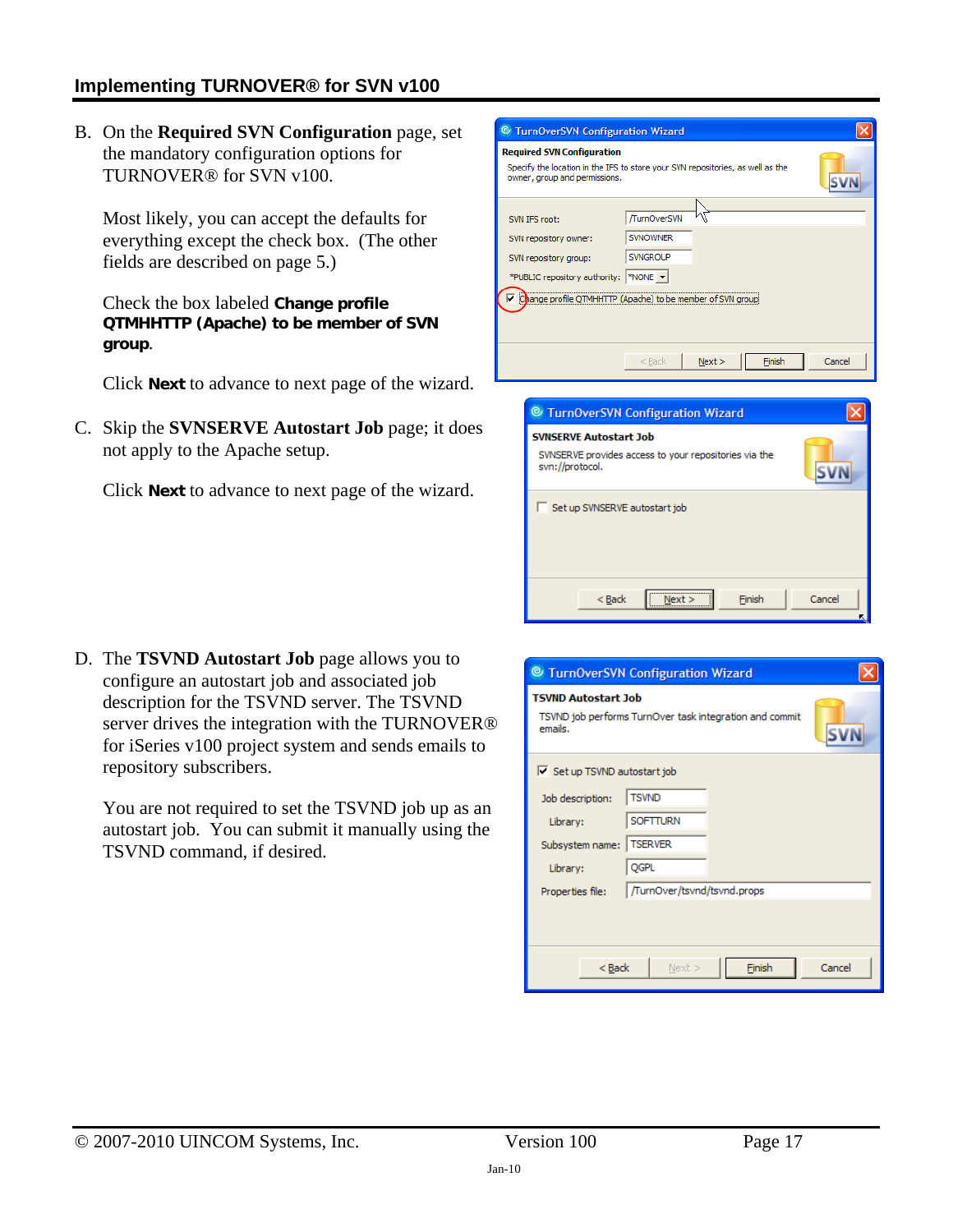#### **Important!**

If you are using TURNOVER® for iSeries v100's project system, we do strongly recommend that you set up this autostart job entry. If you do not set up this job (either by creating an autostart job or by manually submitting a TSVND job), you will not get any TURNOVER® for SVN v100 commit history in the TURNOVER® for iSeries v100 project database or receive any subscription emails.

You can most likely accept the defaults (the values you see may vary slightly from those shown here). The fields on this panel are described on page [7](#page-6-0).

Click **Finish** to proceed.

## **Step 3: Stop and restart the subsystem in which the TSVND job will run**

You must end and restart the subsystem you chose for your TSVND job in order to successfully start the autostart job.

#### **Important!**

If you chose a subsystem that is not dedicated to TURNOVER® for SVN v100, **do not restart the subsystem unless you can be sure there are no other jobs running**. For example, if you elected to accept the wizard's default subsystem value and run TURNOVER® for SVN v100 in the TSERVER subsystem created by TURNOVER® for iSeries v100, then you should be aware that this subsystem manages other jobs, and may not be available for immediate restart.

## **Step 4: Change the host name of the URL stored in the TURNOVER® for SVN v100 defaults**

- A. In TurnOver Explorer, expand the **Administration** node.
- B. Expand the **TURNOVER® for SVN v100** node.
- C. Double click the **Defaults** node.
- D. On the **TURNOVER® for SVN v100 Defaults** panel, adjust the URL parameter by replacing the "svn://" with "http://" and the sample host name "zeus" with the name or IP address of your iSeries host server.
- E. Make any additional changes or adjustments to these default values using the **Change** buttons.
- F. Click **OK** to save your changes.



**E** TurnOverSVN **E** Repositories 中**點 Realms** Defaults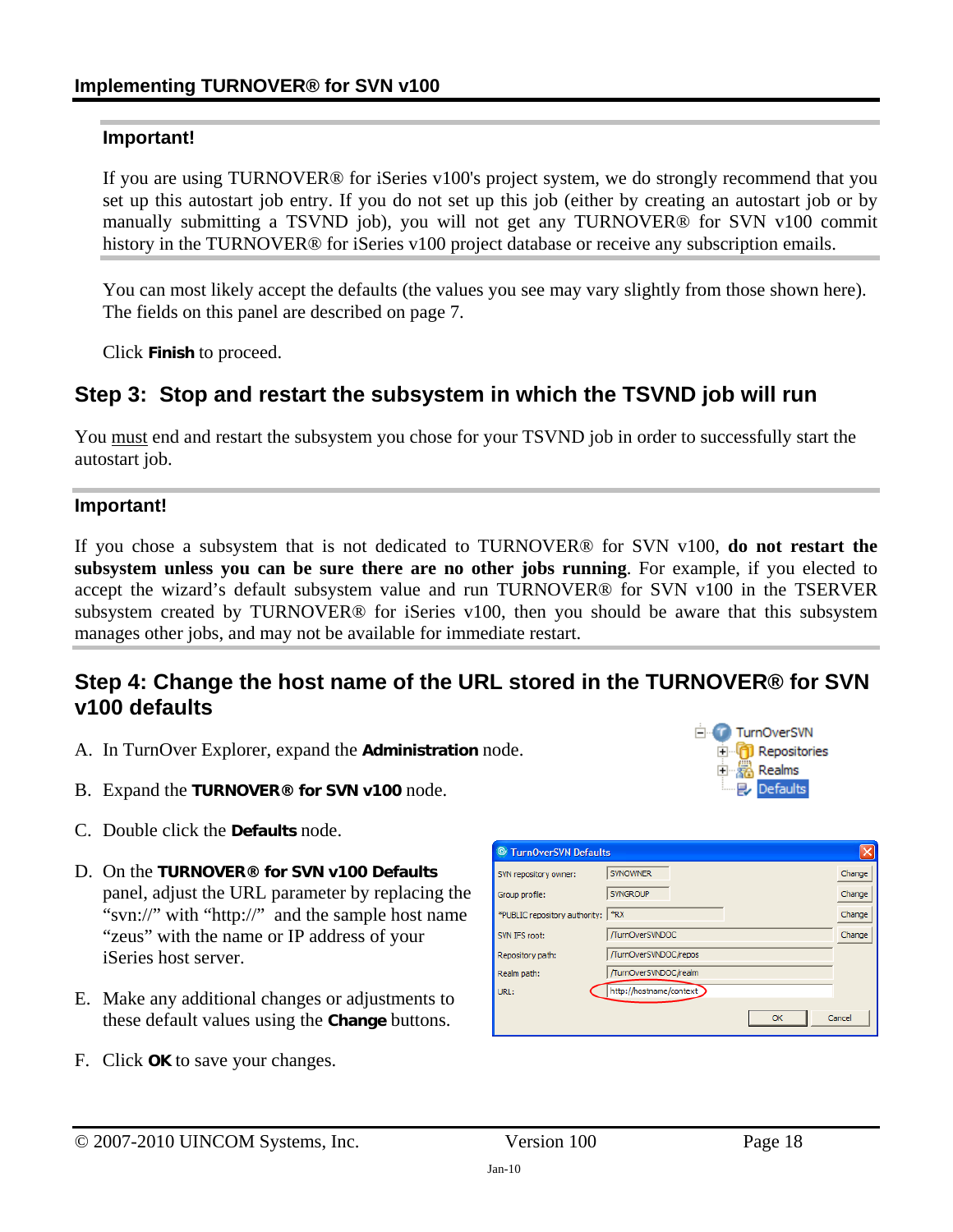# **Step 5: Create a repository**

#### **Important!**

You must have Application Defaults authority in TURNOVER® for iSeries v100 to successfully complete this step.

> C New **SVN Repository**

Create a new SVN repository

 $\widehat{\mathcal{C}}$  Create a new SVN Repository

Repository ID:

- A. In TurnOver Explorer, right click the **Repositories** node under TURNOVER® for SVN v100 and choose **New SVN Repository**  to launch the New SVN Repository Wizard.
- B. On the first page of the Wizard, supply a name for your repository, and activate the **Create new SVN Repository** radio button.

The name you supply is used as the highest level folder name.

#### **Avoid special characters and spaces in repository names.**

Click **Next**.

- C. On the second page, define the information you want to be used in the email header when commit notification emails are sent to the repository subscriber list. Click **Next**.
- D. The third page (shown on the next page) is optional when setting up for Apache, because the Apache method does not use realms for authentication. Although the values on this page apply to the SVNSERVE method, you can set them even if you are using Apache, if you want. That way, if the SVNSERVE service method also happens to be set up and someone defines a repository location using the svn:// protocol, some level of access control will be in place.
- E. Click **Finish** to complete the wizard. Your repository is created in the TURNOVER® for SVN v100 repository folder you specified when you set up your server job.



 $<$  Back

 $Next >$ 

**SVN** 

| <sup>©</sup> New                                                                                                                                                 |        |
|------------------------------------------------------------------------------------------------------------------------------------------------------------------|--------|
| <b>SVN Repository</b><br>Enter the security settings to use when accessing the repository via<br>the svn://protocol. You can always change these settings later. |        |
| none $\blacktriangledown$<br>Anonymous access:<br>Authenticated access: none<br><br>Realm:                                                                       |        |
| $<$ Back<br>Finish<br>Next >                                                                                                                                     | Cancel |

Einish

Cancel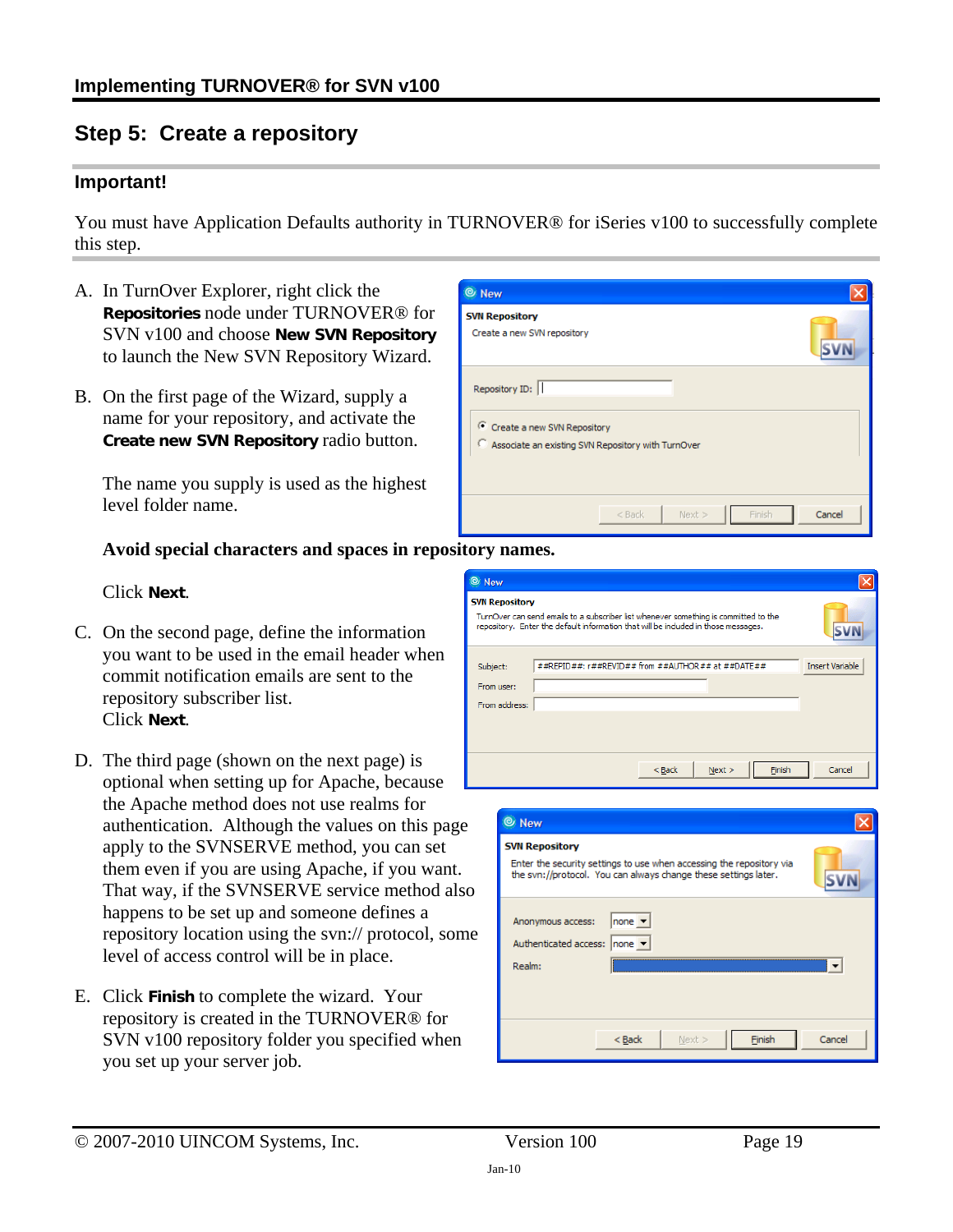# **Step 6: Subscribe users (optional)**

The tasks for doing this are identical to the steps described under Step [6\)](#page-4-1) of the SVNSERVE setup instructions on page [10.](#page-9-0)

TURNOVER® for SVN v100 is now configured to serve repositories using an Apache server instance. The new repository is now ready for use by the developers in your company.

# <span id="page-19-0"></span>**ABOUT REPOSITORY URLS**

The developers in your company access repositories by creating repository locations in the TURNOVER® for SVN v100 Repository Browsing perspective of their TURNOVER® for iSeries v100 Client or Eclipsebased IDE, and then checking project folders out from there. You must supply them with the correct repository URL information to use for defining these connections based on what you have set up for repository serving.

If you have configured both server options at your company, then either protocol can be used to access any repository. The URL people specify in the location definitions they create is what determines which access method gets used. If they define a repository location and supply a repository URL that uses the

svn:// protocol, then their repository access requests are served using SVNSERVE. If their repository location definition uses a URL with the http:// or https:// protocol, then their repository access requests are served using the Apache-based HTTP server.

Supply your developers with the repository URL from the **Info** page of its **Properties** dialog in TURNOVER® for iSeries v100's Administration subsystem. Refer them to the information in Chapter 3 of the *Getting Started with* 



*TURNOVER® for iSeries v100's Client Software* document to help them begin using TURNOVER® for SVN v100's PC-based version control with their development projects.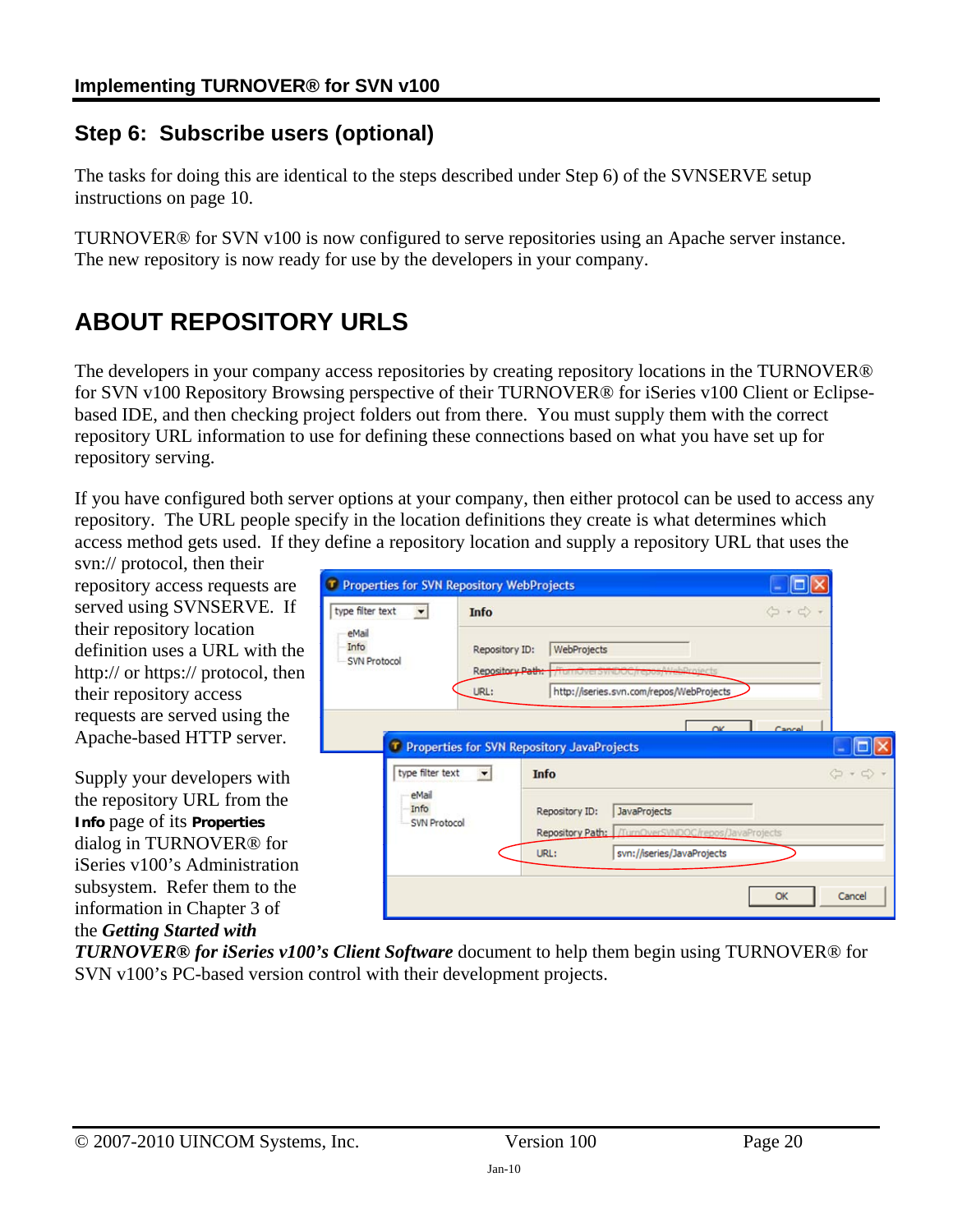# **ADVANCED TOPICS**

# <span id="page-20-0"></span>**Starting an SVNSERVE Server Instance Manually**

The TURNOVER® for SVN v100 standalone server runs as a batch job in a subsystem of your choice. If you chose not to create an autostart job for your server during the TURNOVER® for SVN v100 Configuration Wizard, then you can start the server manually by submitting a call to the TSTRSVNSVR command.

SBMJOB CMD(SOFTTURNE/TSTRSVNSVR PATH(['Repository Path'])) JOB(SVNSERVE) ALWMLTTHD(\*YES)

The PATH parameter is the path to your repository or repository root folder, relative to the IFS root. If you accepted the defaults when setting-up TURNOVER® for SVN v100 using the configuration wizard, you would specify **/TurnOverSVN/repos** for this value.

All the other parameters can usually be left at their default values. If you have multiple SVNSERVE jobs running, you should change the PATH parameter to point to the specific repository directory and change the PATHTYPE parameter to \*REPOS. You should also change the PORT parameter, because only one server job can listen on a given port at a time.

## **Warnings**

- 1. The user profile associated with the server job *must be enrolled in the group profile* that is specified in the TURNOVER® for SVN v100 configuration defaults.
- 2. When submitting the job manually, set the ALWMLTTHD parameter to \*YES, because SVNSERVE is a multi-threaded process.

# **Changing TURNOVER® for SVN v100 Defaults**

TURNOVER® for SVN v100 defaults are created when you run the Configuration Wizard. They establish a set of default values that should be used by the wizards that create a new repository or realm. This screen allows you to review and optionally change some of the default values.

An example of when you might need to change a default value is when you are initially setting up TURNOVER® for SVN v100, and need to point the host computer referenced in the URL to your iSeries computer.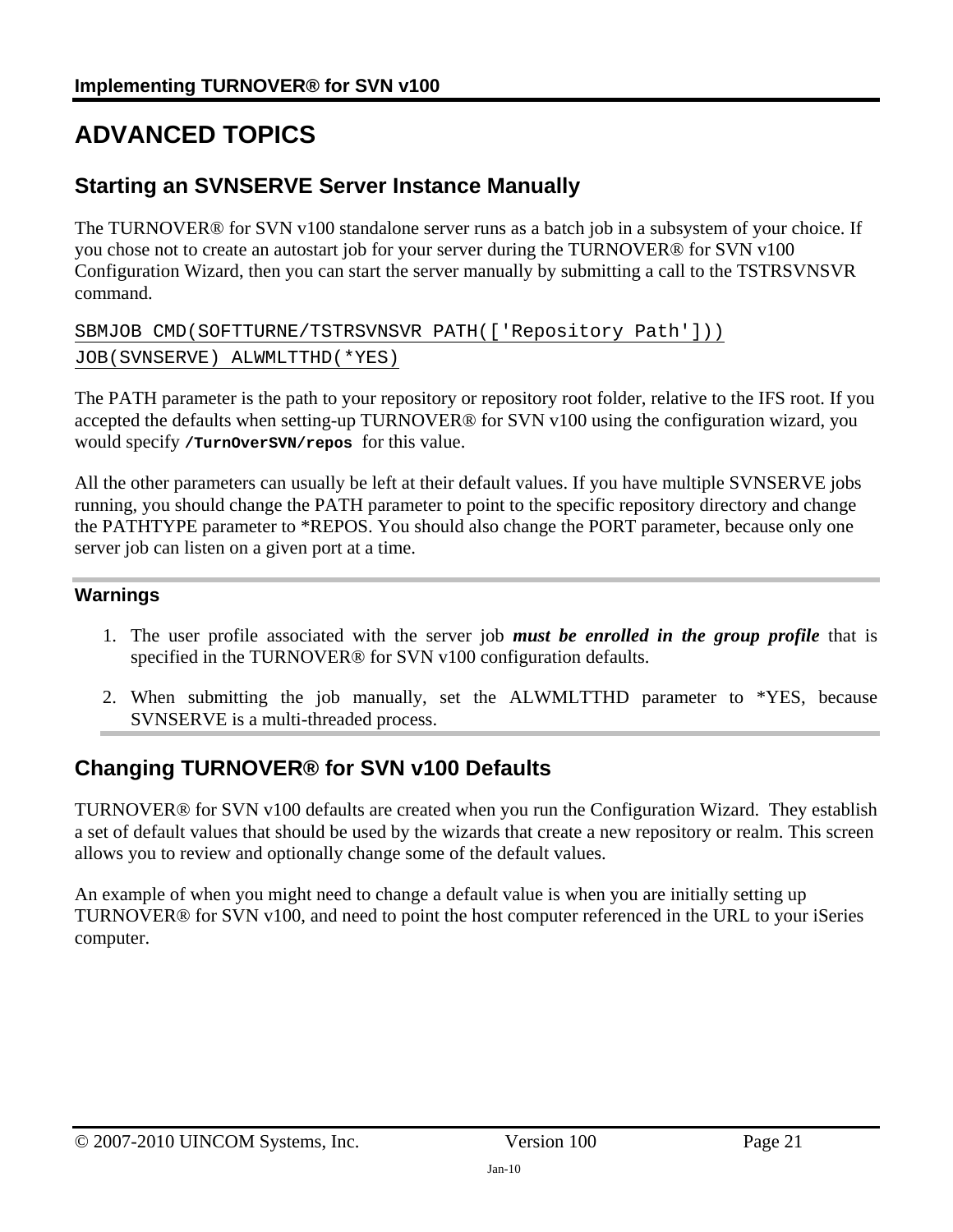| SVN repository owner:         | <b>SVNOWNER</b>    | Change |
|-------------------------------|--------------------|--------|
| Group profile:                | <b>SVNGROUP</b>    | Change |
| *PUBLIC repository authority: | *NONE              | Change |
| SVN IFS root:                 | /TurnOverSVN       | Change |
| Repository path:              | /TurnOverSVN/repos |        |
| Realm path:                   | /TurnOverSVN/realm |        |
| URL:                          | svn://zeus         |        |

To change the values that are not enabled, use the **Change** buttons.

#### *SVN Repository Owner*

This is the iSeries user profile you want to assign as the owner for top level repository folders created using TURNOVER® for iSeries v100 Administrator.

#### *SVN Repository Group*

To ensure that the SVN server jobs have access to your repositories, they need to run under a user profile that is a member of the group profile specified here.

#### *\*PUBLIC Repository Authority*

This is the level of repository access granted to all other iSeries users.

#### *SVN IFS Root*

This is the directory on the iSeries IFS where all new repositories will be created and accessed. This directory is relative to the IFS root folder on your iSeries.

#### *Repository path*

This is the default repository path to be associated with new repositories created using the TURNOVER® for iSeries v100 Administrator. The path specified is relative to the root directory on the IFS.

#### *Realm path*

This path specifies the default file location to be associated with new realms created using the TURNOVER® for iSeries v100 Administrator. The path specified is relative to the root directory on the IFS.

#### *URL*

A URL is required in order to tell TURNOVER® for SVN v100 where to access a repository. Specify the default URL to be used when creating a new repository. The value of the URL will depend on which of the two possible servers you are going to use. The value will be something like:

svn://servername:port